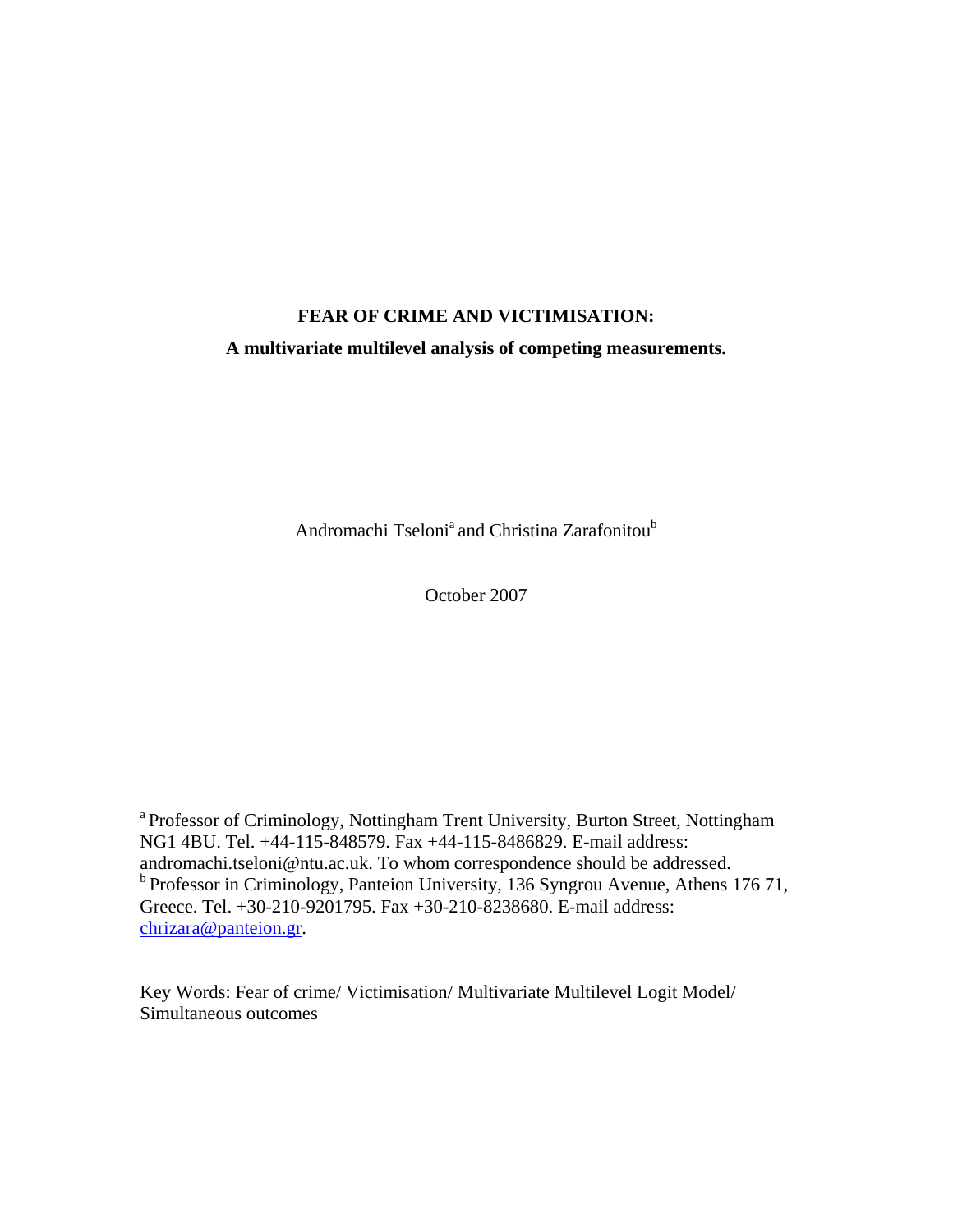## **ACKNOWLEDGEMENTS**

This study was partly carried out while Andromachi Tseloni was a Visiting SCoPiC Fellow at the Institute of Criminology and a Visiting Fellow at Clare Hall College, University of Cambridge. We are grateful to the Institute's staff, especially Professor Per-Olof Wikström, for intellectual and technical support. We would like to thank the Editor of this journal, two anonymous reviewers and the participants of the session on Spatial Criminology at the 2006 European Society of Criminology Meetings, Tübingen, and of the GERN Interlab Experience and Expression in the Fear of Crime, March 2007, Keele University, for helpful comments on an earlier version. All remaining errors are our own.

# **Andromachi Tseloni**

Andromachi Tseloni is Professor of Criminology at Nottingham Trent University, UK. Her research interests include applications of generalised linear mixed models and multilevel techniques in criminology, particularly victimisation and crime perceptions. She has been involved in organising the ESC Working Group on Quantitative Criminology.

# **Christina Zarafonitou**

Christina Zarafonitou is Professor in Criminology at Panteion University, Greece. Her research interests include fear of crime, social representations of crime and crime prevention.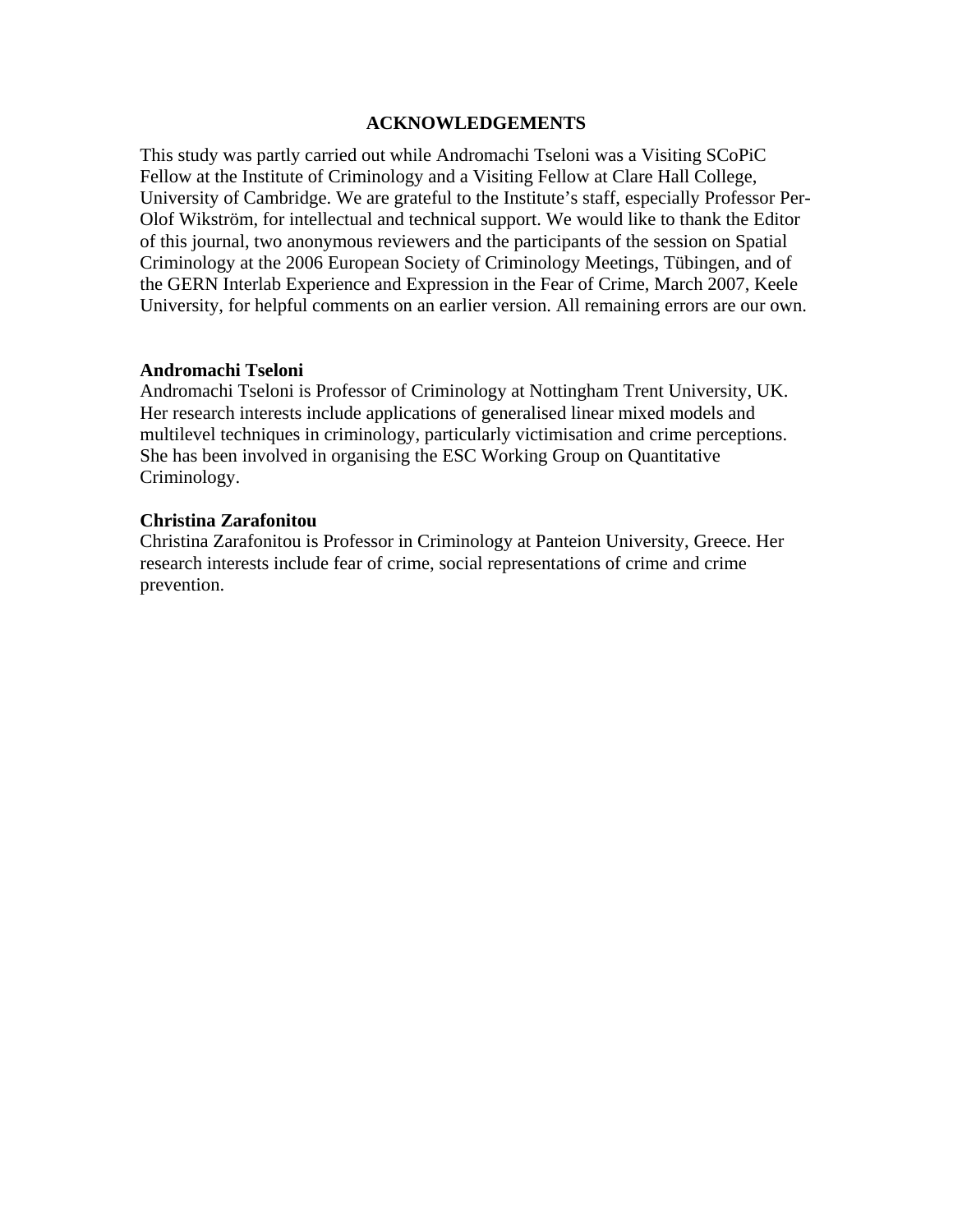# **FEAR OF CRIME AND VICTIMISATION: A multivariate multilevel analysis of competing measurements.**

Andromachi Tseloni<sup>a</sup> and Christina Zarafonitou<sup>b</sup>

October 2007

<sup>a</sup> Professor of Criminology, Nottingham Trent University, Burton Street, Nottingham NG1 4BU. Tel. +44-115-848579. Fax +44-115-8486829. E-mail address: andromachi.tseloni@ntu.ac.uk. To whom correspondence should be addressed. b<br>Professor in Criminology, Panteion University, 136 Syngrou Avenue, Athens 176 71, Greece. Tel. +30-210-9201795. Fax +30-210-8238680. E-mail address: chrizara@panteion.gr.

Key Words: Fear of crime/ Victimisation/ Multivariate Multilevel Logit Model/ Simultaneous outcomes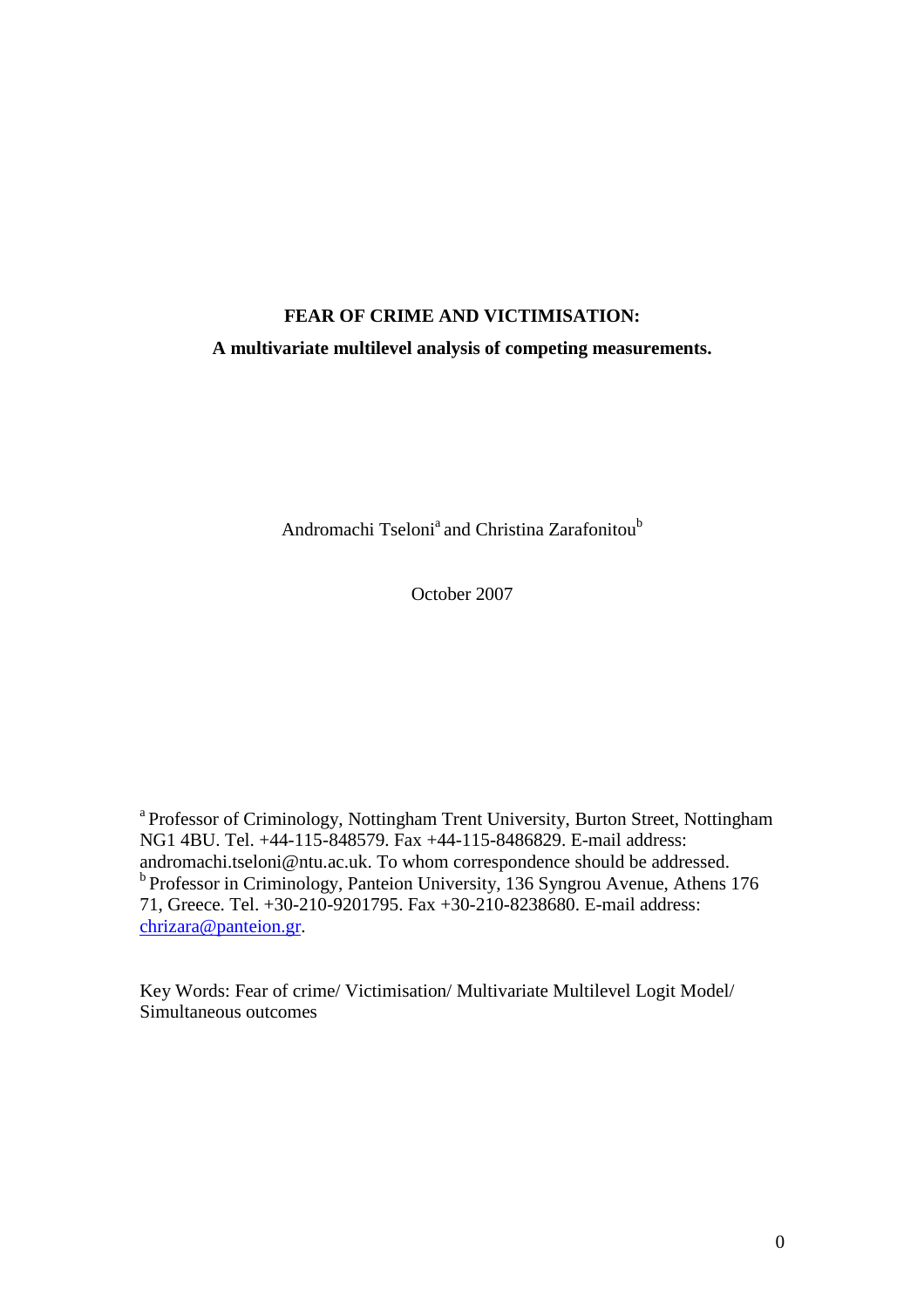## **ACKNOWLEDGEMENTS**

This study was partly carried out while Andromachi Tseloni was a Visiting SCoPiC Fellow at the Institute of Criminology and a Visiting Fellow at Clare Hall College, University of Cambridge. We are grateful to the Institute's staff, especially Professor Per-Olof Wikström, for intellectual and technical support. We would like to thank the Editor of this journal, two anonymous reviewers and the participants of the session on Spatial Criminology at the 2006 European Society of Criminology Meetings, Tübingen, and of the GERN Interlab Experience and Expression in the Fear of Crime, March 2007, Keele University, for helpful comments on an earlier version. All remaining errors are our own.

#### **Andromachi Tseloni**

Andromachi Tseloni is Professor of Criminology at Nottingham Trent University, UK. Her research interests include applications of generalised linear mixed models and multilevel techniques in criminology, particularly victimisation and crime perceptions. She has been involved in organising the ESC Working Group on Quantitative Criminology.

# **Christina Zarafonitou**

Christina Zarafonitou is Professor in Criminology at Panteion University, Greece. Her research interests include fear of crime, social representations of crime and crime prevention.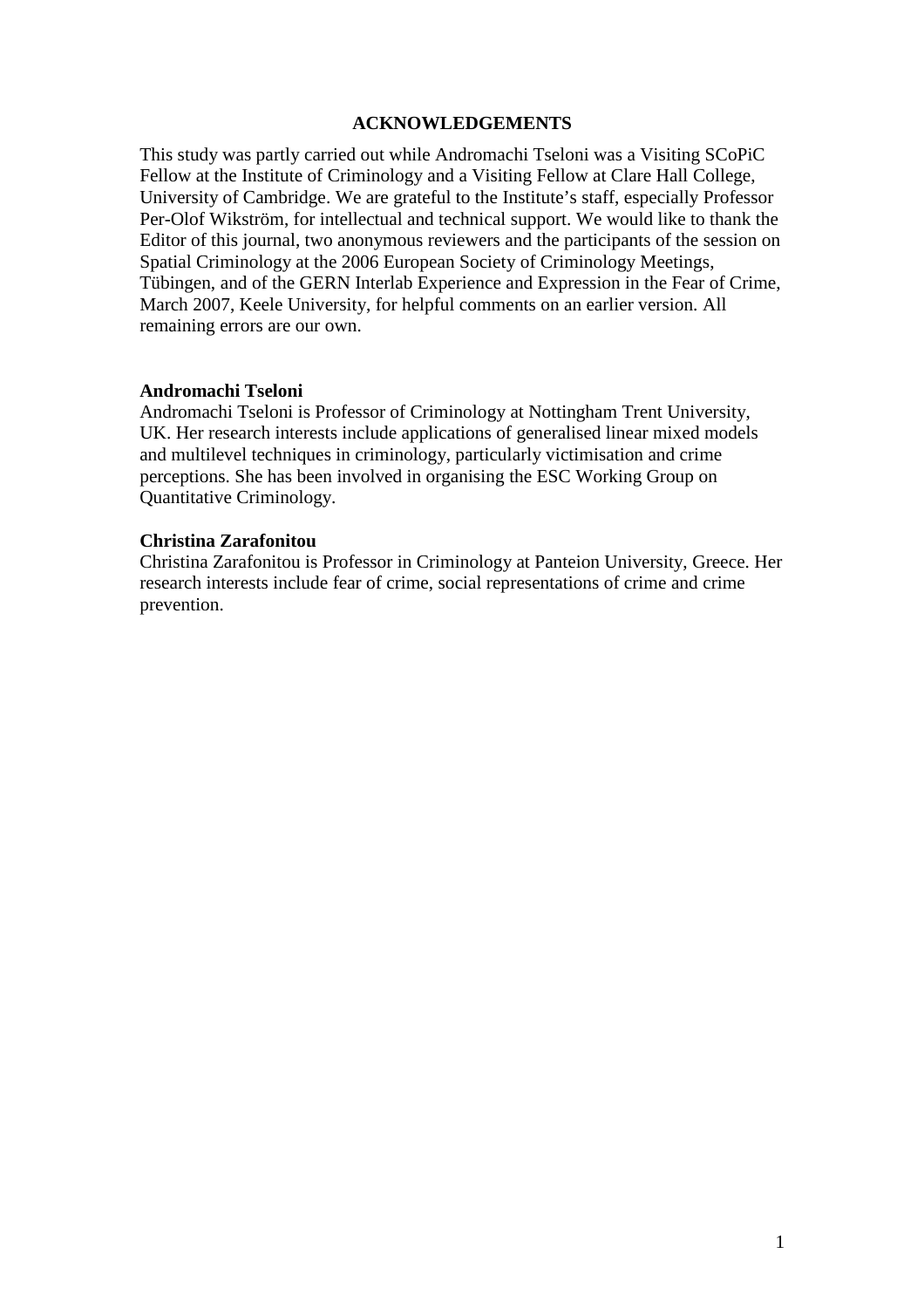#### **Abstract**

This study models simultaneously three commonly used indicators of fear of crime: feeling unsafe alone at home after dark, feeling unsafe walking alone after dark and worry about becoming victim of crime, over direct (being a victim) and indirect (knowing a victim) victimisation controlling for demographic and socio-economic characteristics of individuals via multivariate, i.e. multiple responses, multilevel analysis of data from Athens, Greece. The results show that: (a) the association of the three indicators weakens as key explanatory factors of fear of crime are accounted for, (b) crime experiences are related to feeling unsafe at home alone after dark only via its association with feeling unsafe walking alone after dark and worry about becoming victim of crime and (c) indirect and direct prior victimisation and crime exposure shapes predominately perceived future risk.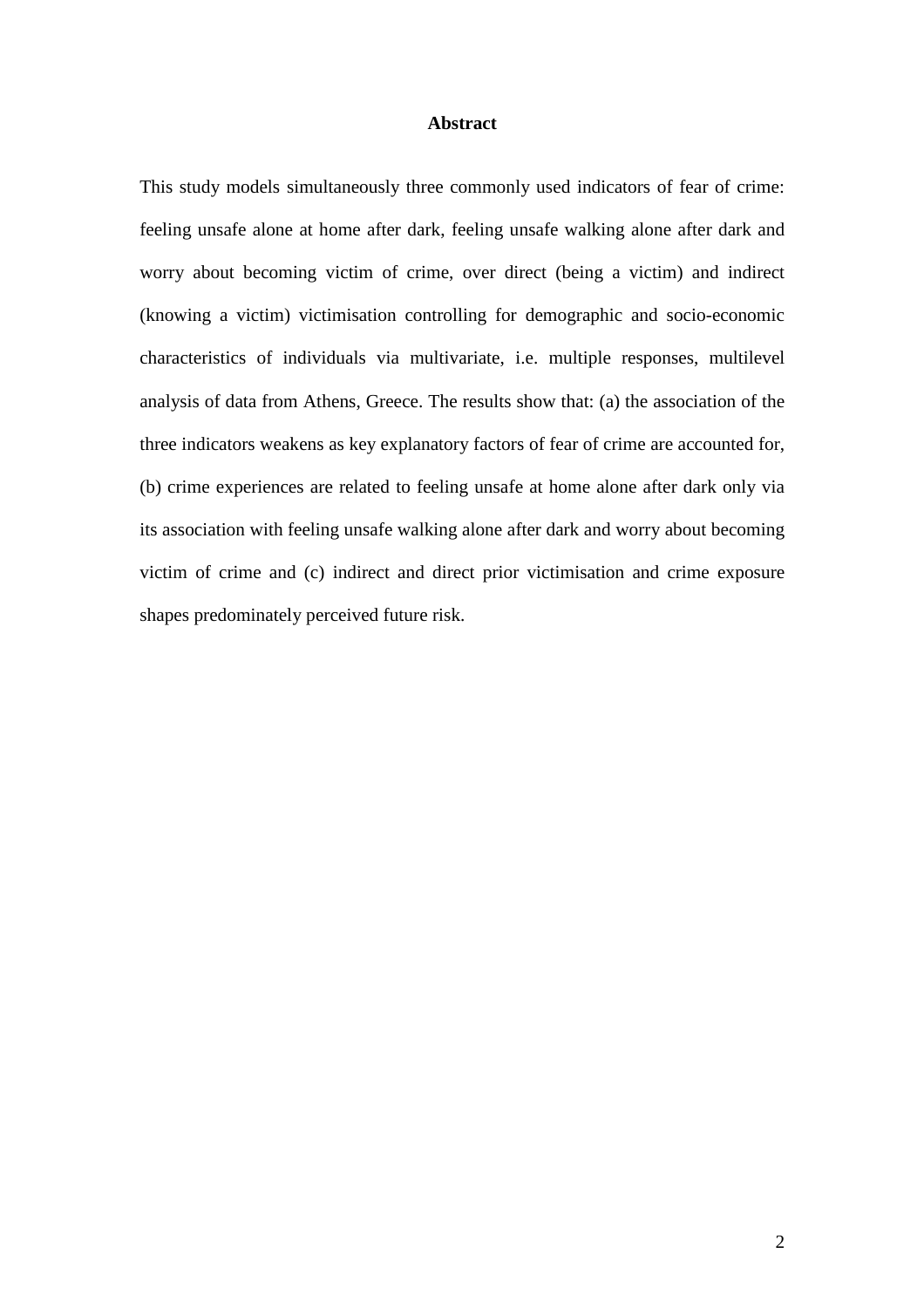#### 1. **Fear of crime and victimisation**

Empirical evidence on the relationship between past victimisation experience and feelings of fear and insecurity had been until recently inconclusive (Ferraro 1995; Gray *et al.* 2006). In a pioneering work Skogan (1987) examined the victimisation event history of 1,738 individuals in two American cities over the course of twelve months and gauged the intensity of feeling insecure after each event. He found that fear of crime increased after each repetition and especially in the case of multiple victimisations. Within high 'incivilities' environments victimisation significantly increases fear of crime possibly due to victims' inescapable socio-economic vulnerability (Box *et al.* 1988:  $352$ )<sup>1</sup>. For instance, fear of crime felt by the inhabitants of deprived areas and the historic centre of Zurich was due to the disproportionally high incidence of personal crimes that they experienced in their neighbourhoods compared to other Zurich residents (Killias 2001: 309). Similarly, research based on survey data from Athens, Greece, has consistently evidenced significant positive association between fear of crime and victimisation at successive sweeps (Zarafonitou 2000, 2002).

Other studies have evidenced weak association between fear of crime and victimisation (for instance, Quann and Hung 2002). This weak relationship may be due to the mitigation of the emotions, including fear, caused by victimisation, memory decay, precautions taken subsequent to and rationalisation of the crime event (Box *et al*. 1988; Killias 2001). To complicate things further the relationship between victimisation and fear varies according to crime type. Victims of household crimes were 'slightly more fearful of crime than victims of an offence against the person' (Quann and Hung 2002: 313) according to research based on the 1989-2000 International Crime Victims Survey (ICVS). This arguably counter-intuitive finding may be explained by the victim-offender relationship. Perpetrators and victims of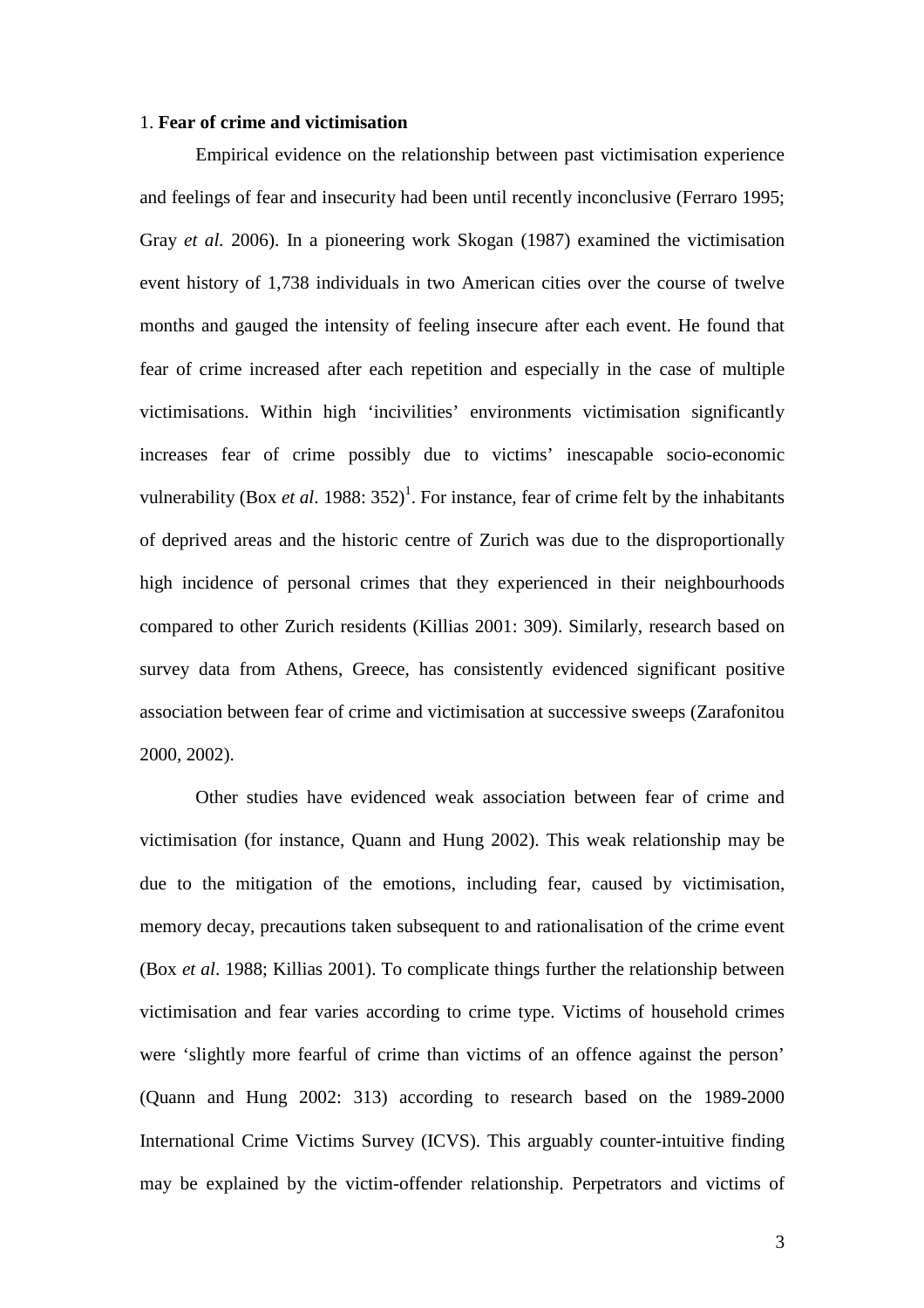personal crimes are more often than not acquainted. Victims may rationalize these events whereby diminishing fear by contrast to household victimisation where the invader is a stranger and the attack is more likely to be planned and with intent (Newhart *et al*. 1991).

Numerous studies<sup>2</sup> are concerned with latent fear of crime connotations, i.e. what it may stand for other than its name. Several distinguish between insecurity stemming from worry about criminal assault against family members or friends and fear due to perceiving crime as a threat to society in general (see, for instance, Furstenberg 1971; Louis-Guérin 1984; Robert and Pottier 2004). Feeling insecure due to crime is not limited to the 'perception that crime is so much a real and very serious threat, as to affect the management of daily life on a personal level' (Killias 2001: 399). Rather, it reflects citizens' anxiety about quality of life as well as doubts for the ability of relevant authorities to offer effective protection. Thus fear of crime does not stem exclusively from personal experience but also from others' experiences formulated by various information 'conduits' and it is embellished by broader concerns about modern life, all of which effectively over-estimate the extent of criminality (for instance, Hough 2004; Jackson 2004; Jackson *et al* 2006; Lupton and Tulloch 1999: 521). 'An alternative, but perhaps not incompatible research agenda, would be to pragmatically accept that fear levels have been routinely over-estimated using current survey questions.' (Farrall and Gadd 2002: 21). Indeed, the correspondence between answers to survey questions on fear of crime and actual emotional or psychological responses to crime has been largely questioned (for instance, Ferraro and LaGrange 1987). Studies by Jason Ditton, Stephen Farrall and colleagues provide consistent and strong evidence in support of spurious high levels and associations of fear of crime simply due to vague question wording which fails to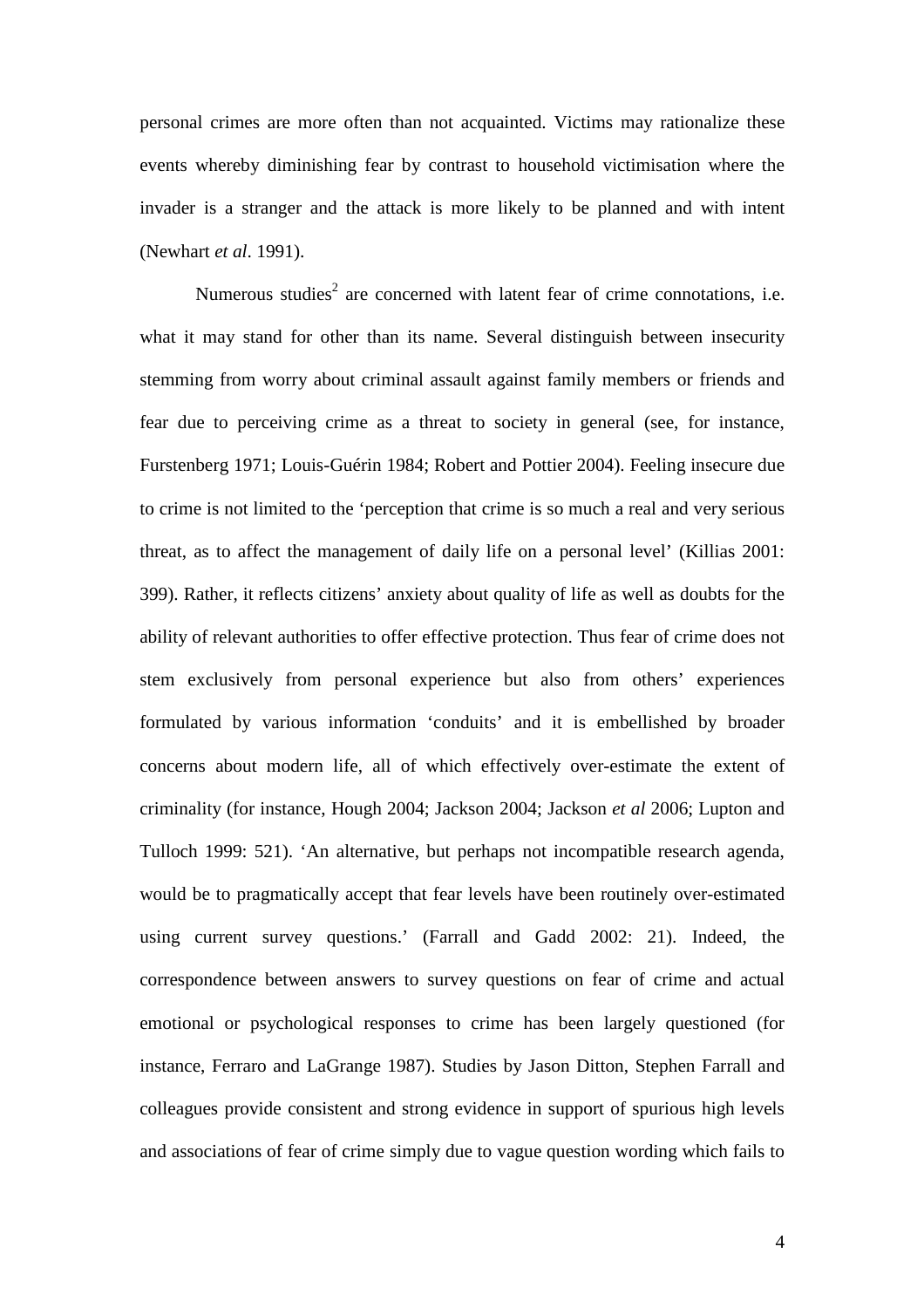gauge information about timing, intensity and frequency (Ditton *et al*. 1999; Farrall *et al*. 1997; Farrall and Ditton 1999; Farrall and Gadd 2002).

Crime surveys historically have investigated fear of crime via questions about unsafety at home, unsafety when walking in respondents' own neighbourhood alone after dark and worry about victimisation by representative crime types, usually burglary, car crime, assault and rape (Hough and Mayhew 1983; Hales *et al.* 2000). It is only recently that has the 2003/2004 British Crime Survey (BCS) included questions on frequency and intensity of crime-related anxieties which according to earlier pilot studies record more accurately fear of crime (Ditton *et al.* 1999). Analysis by Gray and colleagues (2006) who compare answers to questions in the 2003/4 BCS on general, contained within the previous 12 months and frequency of worry about victimisation by crime type, showed that roughly 10% of respondents worry at least once a month about property crime. The proportion of those frequently worried about mugging was half the above figure. These percentages are roughly one third of the respondents who reported worry in the previous 12 months and between a sixth to a quarter, depending on crime type, of those who *generally* worry about crime (Gray *et al*. 2006, our highlighting). What is most relevant here, 'the new measures **strengthened** the association between fear of' crime and victimisation which 'controlling for other factors' together with crime rates was 'the only consistent predictor' (Gray *et al*. 2006: 24). This last finding, if replicated, seems to end the era of inconclusive research evidence on the effect of victimisation on fear of crime.

The present study is concerned with problems of operationalisation of the concept of fear of crime in so far as victimisation is variably associated with alternative constructs. It addresses the following research questions:

• To what extent competing indicators of fear of crime are associated?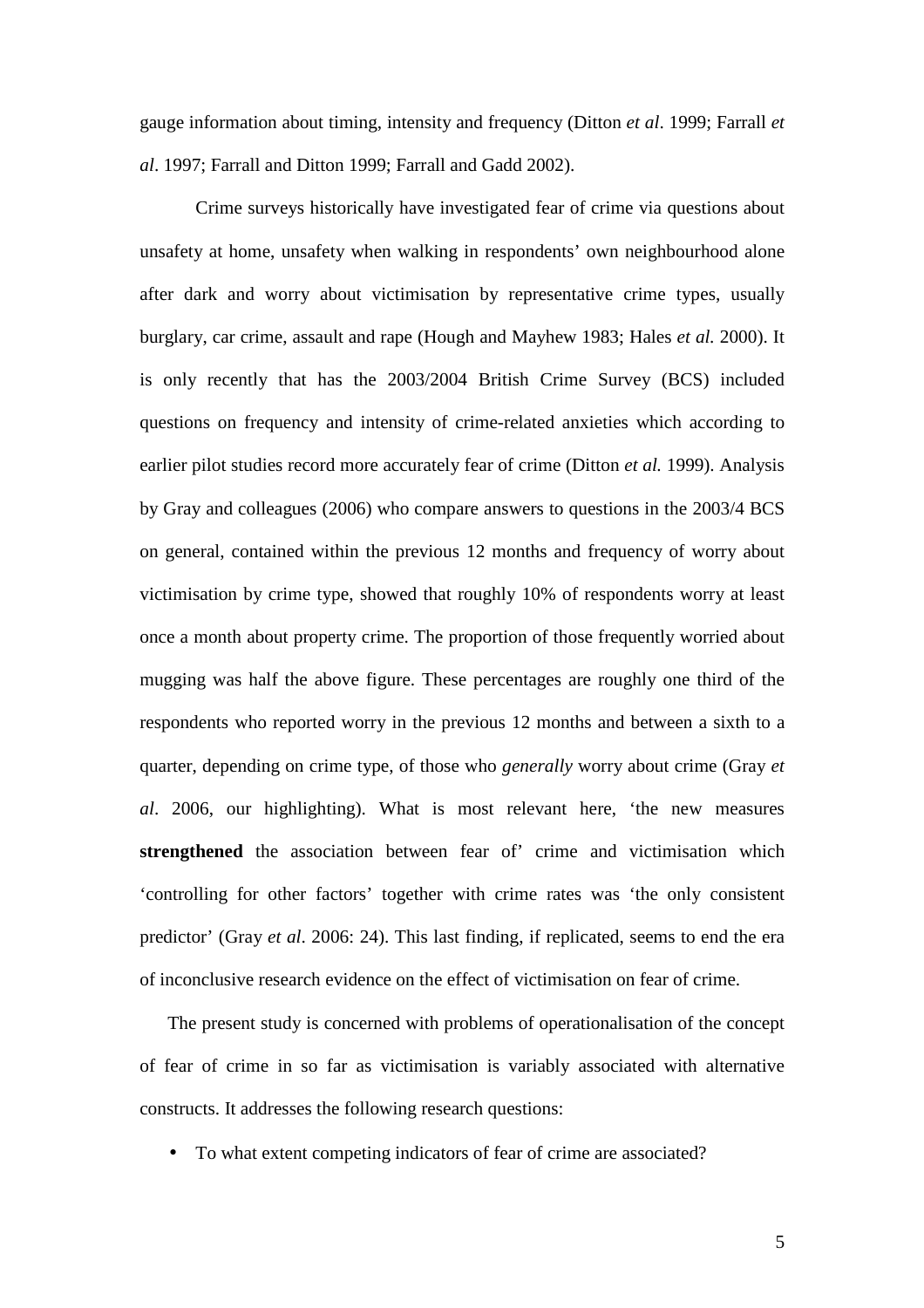- Is their relationship, if any, due to respondents' profile and victimisation experiences or persists after accounting for socio-demographic characteristics and victimisation?
- How victimisation affects alternative constructs of fear of crime?
- Is there any indicator unrelated to crime experiences, and thus in effect not signifying crime response?

The above are investigated using multivariate multilevel logit modelling (Goldstein 1995; Snijders and Bosker 1999) of alternative fear of crime measures over crime experiences and socio-demographic characteristics. *Joint* logit models of competing fear of crime constructs may appear as a more congenial term. The simultaneity of victimisation and other predictors' effects on alternative fear constructs allows answering the above research questions<sup>3</sup>. Thus this study addresses old questions via modern methodology (Yang *et al.* 2000) which can shed some light on the 'victimisation/ fear of crime paradox' by contrasting the relationship across competing indicators of crime anxiety.

Two types of victimisation experiences enter this analysis: personal encounter with crime which in the fear of crime literature is termed as *direct* in juxtaposition with *indirect* victimisation. The latter refers to secondary crime experience, here knowing someone who has been victimised (Taylor and Hale 1986). Indirect victimisation completes the picture of crime experience. It captures worry about the safety of people close-by which, as mentioned, plays a significant role in assessing crime anxiety. By revisiting the old idea of indirect crime experience (Taylor and Hale 1986) this work uses a broad definition of victimisation. Finally, our study employs a unique data set from Athens, Greece, thus, enriching the existing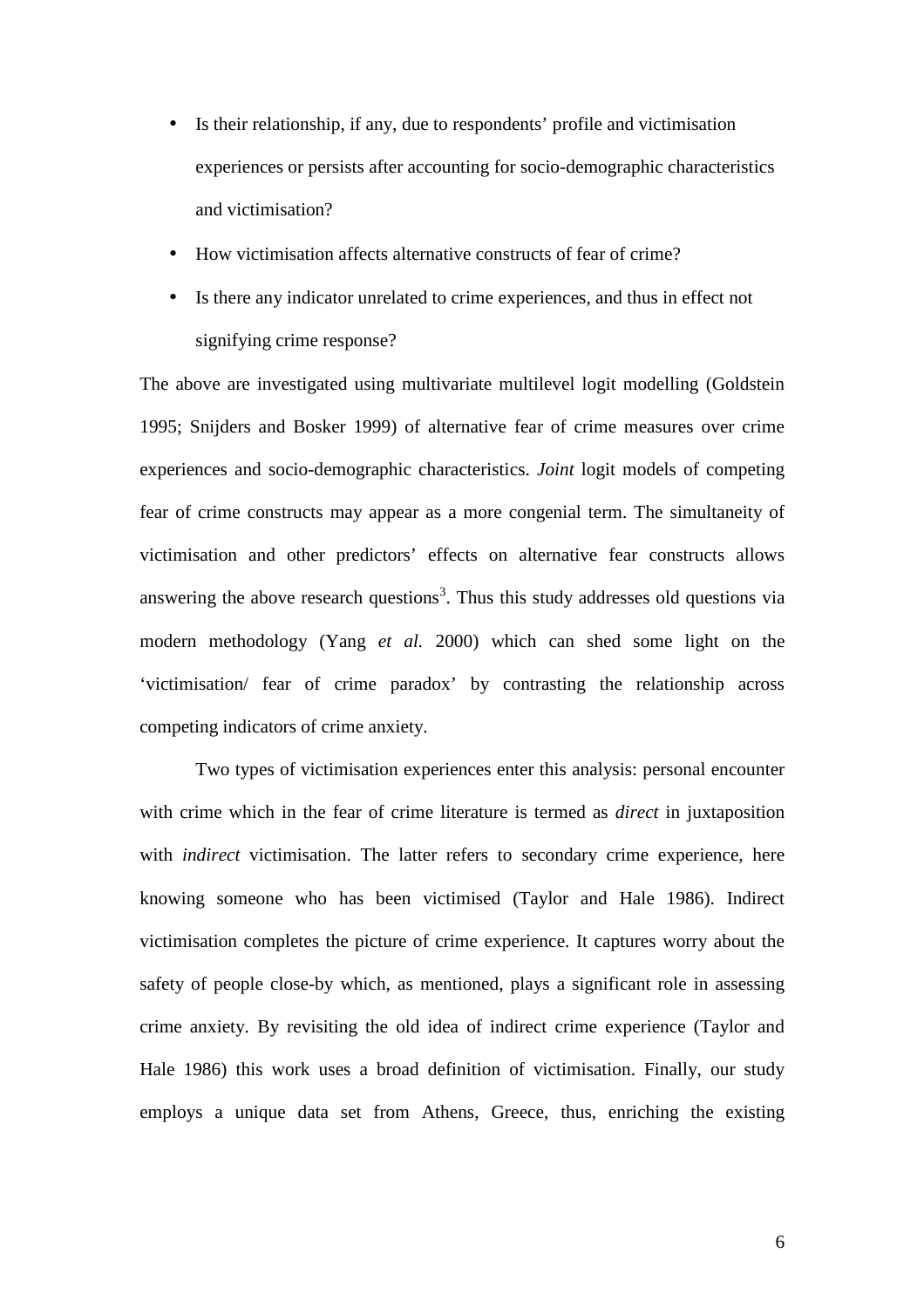(internationally accessible) literature with findings originated from a county with sparse (published) empirical research in the field.

Description of the data which this study draws upon and empirical findings based on simple associations come next. Section 3 discusses the empirical model of the effects of victimisation experiences on alternative but correlated fear of crime measures. Discussion of the substantive contribution of the results and suggestions for further research conclude the paper. The statistical specification of the model and statistical tests are given in Appendices.

#### 2. **Data and simple associations**

The data for this study come from a survey on 'Insecurity, Fear of Crime and Attitudes towards the Criminal Phenomenon' which was undertaken in the Greater Athens metropolitan area in the spring of 2004. The original sample comprises 450 respondents selected on the basis of residence via stratified sampling. Questionnaires were distributed to representative residents on the basis of address in such a manner as to cover the entire area. The sampling method was the following: An initial stratification was conducted based on existing administrative subdivisions using area maps. Each subdivision was further divided into ten zones and fifteen addresses were selected within each zone. Finally from each selected household one respondent was selected following standard methodology (Van Kesteren *et al.* 2000). A selfcompletion questionnaire was administered to respondents to complete in the presence of field researchers (Ζarafonitou 2004, unpublished research, Panteion University, Athens, Greece). For a detailed discussion of the sampling method see Zarafonitou (2000).

Respondents were asked three questions relating to fear of crime: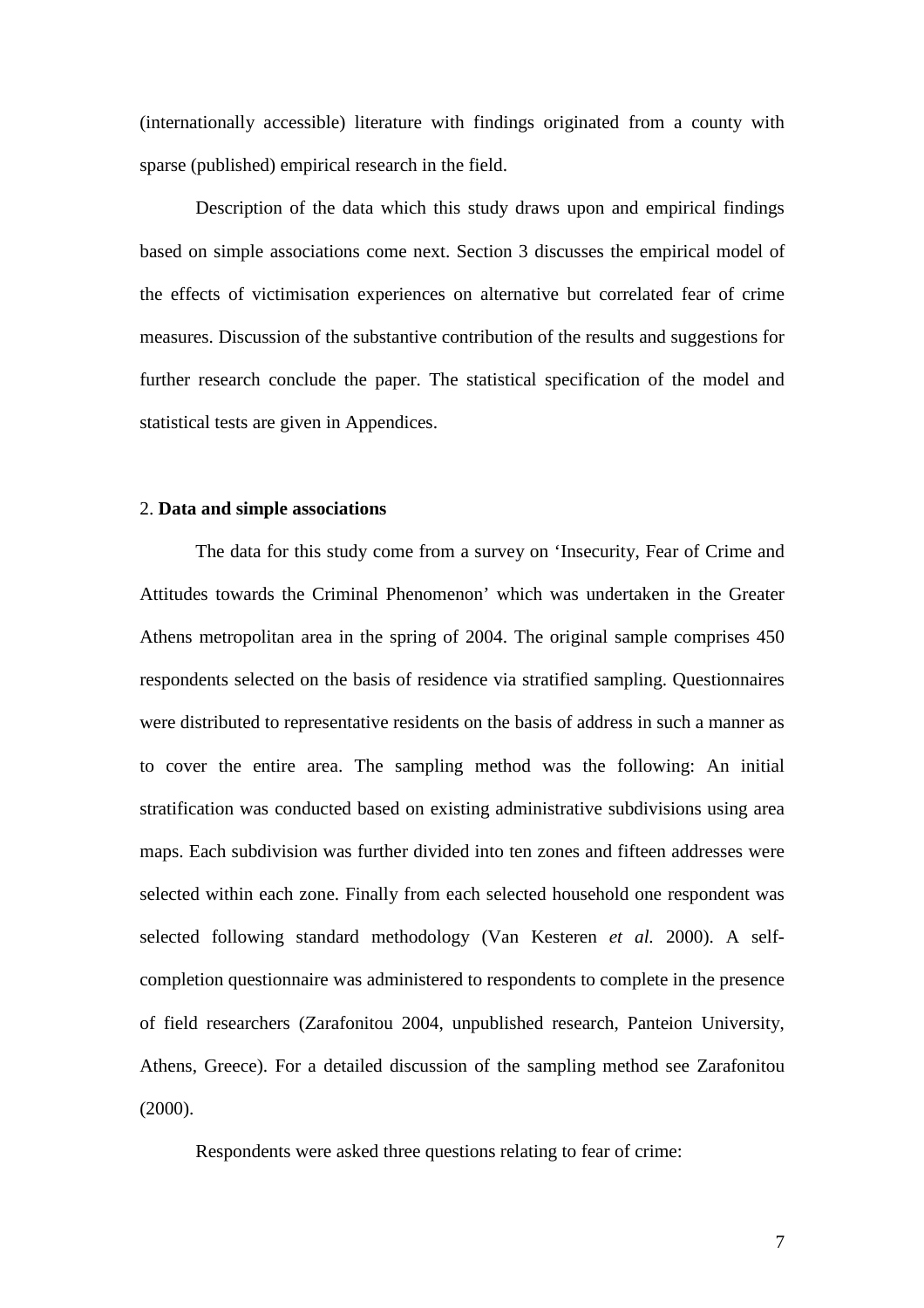"How safe do you feel when you are at home alone after dark?"

"How safe do you feel walking alone in your municipality after dark?" and

"How likely do you think it is to be victimised in the near future?"

Just under a third of respondents (30.2%) reported feeling unsafe alone at home after dark. A narrow majority, i.e., 52%, reported feeling unsafe walking alone after dark and half (49.7%) the sample thought they would probably be victimised in the near future. The three measures are greatly associated with Pearson  $X^2$  values exceeding 49 with one degree of freedom. Not surprisingly, feeling unsafe alone at home and walking alone in one's area after dark displayed the highest association. Table 1 presents cross-tabulations for each pair of measures.

# <Table 1 about here >

Do people with direct or indirect victimisation experiences answer differently to these questions? Table 2 displays cross-tabulations of each fear indicator over the dichotomies of victim/non-victim (direct victimisation) and knowing/not knowing a victim (indirect victimisation) along with respective Pearson  $X^2$  values and odds ratios. Both victimisation indicators refer to the 12 months prior to the interview. 42.7% of victims reported feeling insecure at home alone after dark. The vast (and equal) majority of victims (71.9%) felt insecure walking alone in their municipality after dark and thought it probable to have this experience repeated. 36.3% and roughly 61% of respondents who knew a victim of crime reported feeling unsafe at home and walking alone after dark, respectively. As in the case of direct victimisation the proportions are strikingly similar for feeling unsafe walking alone after dark and perceiving high likelihood of victimisation in the near future. The odds ratio is the relative likelihood of fear between (direct or indirect) victims and non-victims. Odds ratios greater than one imply that victims are more fearful that non-victims. This is the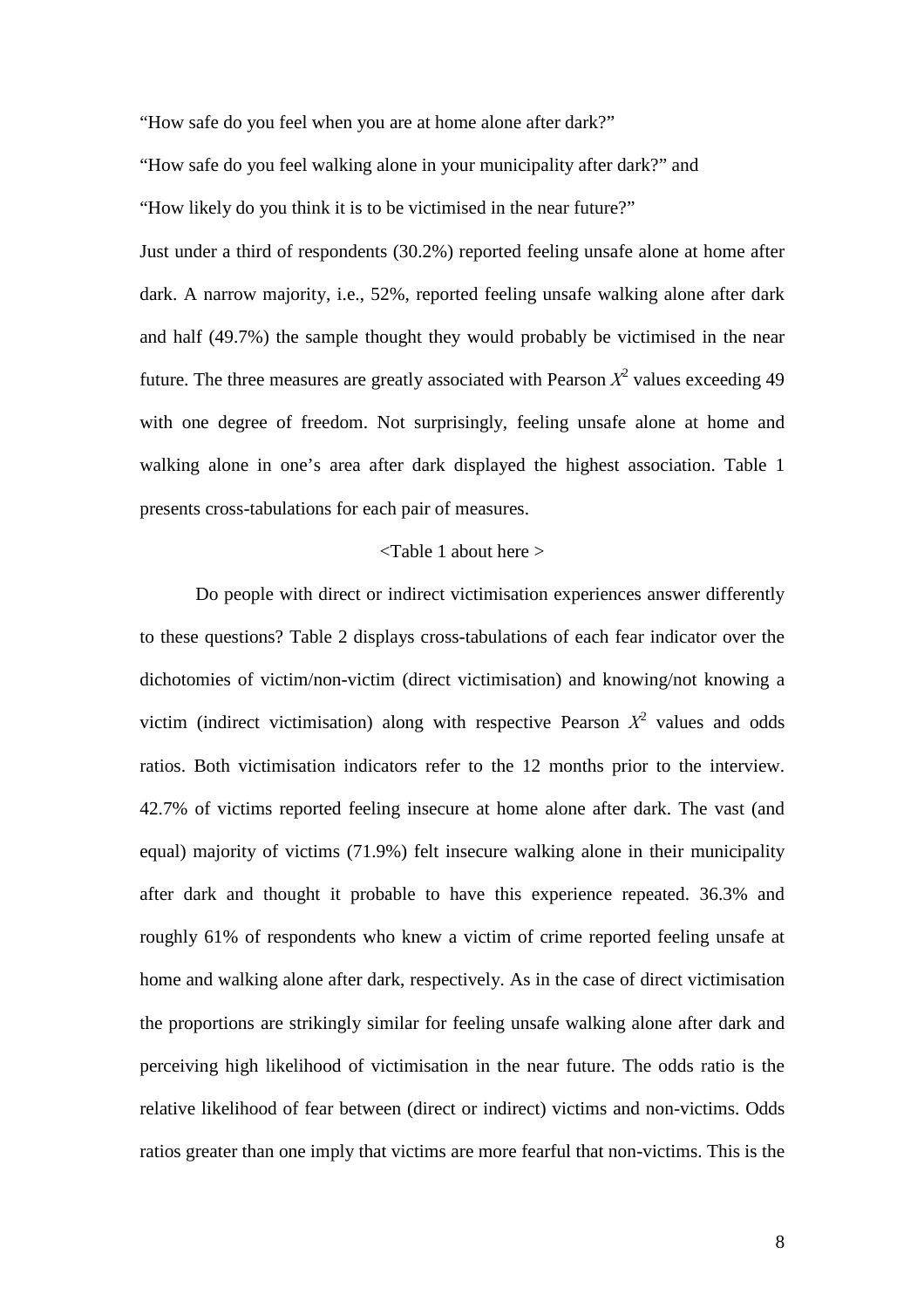case for all measures investigated here, especially perceived future victimisation risk. The results are in line with research based on data from previous sweeps in Athens, Greece (Ζarafonitou 2002: 119). Arguably, the influence of indirect victimisation on fear is marginally lower than individual crime experience across all measurements.

# <Table 2 about here >

The empirical models of this study examine the relationship between crime experiences and fear while controlling for a number of socio-economic characteristics, such as sex, age, household composition, educational and employment status, house ownership, area type and length of residence which according to previous research may be associated with fear of crime (Hale 1996; Killias and Clerici 2000). Summary statistics of the initial set of variables involved in the analysis are given in Table 3.

# <Table 3 about here>

All variables are binary, namely take on values 0 or 1, except age, education and length of residence which are nominal, i.e. with more than two arbitrary defined categories. The category indicated as base in Table 3 is omitted from the later models following standard regression modelling methodology (Greene 1997) thereby the joint effect of all base characteristics is given by the intercept (see also the second paragraph of section 3.2). The number of cases with valid responses across all sample characteristics is 431.

#### 3. **Analysis**

### 3.1. Modelling strategy

Each fear of crime indicator is a binary or a dummy variable with possible values, 1 and 0. The value 1 refers to feeling unsafe at home alone after dark, feeling 'very' or 'fairly' unsafe walking alone after dark within one's municipality or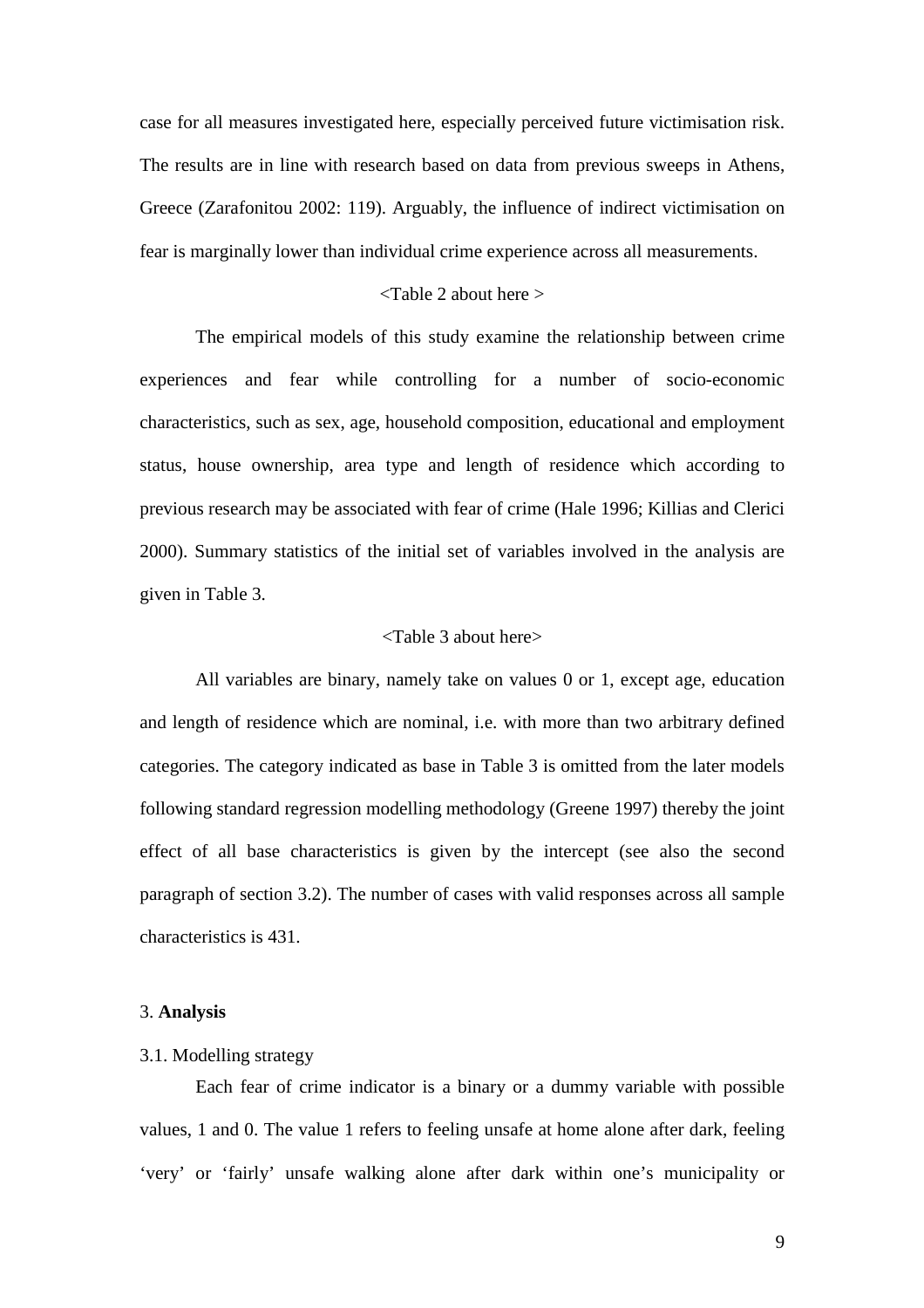perceiving 'very' or 'fairly' likely to become a victim of crime, respectively. Zeros indicate corresponding complement events. When multiple dependent variables are simultaneously modelled these models are termed *multivariate* in juxtaposition with *multiple* which refer to many explanatory variables in a model.

The effects of indirect and direct victimisation on the three fear of crime measures are jointly estimated via *multivariate multilevel*<sup>4</sup> logit modelling via the statistical software programme MLwiN version 2.0 (Rasbash *et al*. 2004). Multivariate multilevel models (henceforth MVML, see e.g. Goldstein 1995; Snijders and Bosker 1999; Yang *et al.* 2000) account for the association between response variables, here, for instance, feeling unsafe at home alone after dark, feeling unsafe walking alone in one's neighbourhood after dark and perceiving high likelihood of criminal victimisation in the near future. Conversely, the MVML approach estimates the proportion of their interdependence that is explained by indirect and past victimisation and other covariates.

If all fear of crime indicators capture this anxiety victimisation would fully account for their association and the residual correlations of the MVML logit model would be zero. By contrast, if measures of fear of crime are unrelated to crime experience they would be similarly associated whether the latter is included in the model or not. Without joint modelling of correlated alternative fear indicators victimisation effects may mask this association. Thus the MVML logit modelling is a necessary tool for investigating this study's substantive research hypotheses outlined in the preamble to this paper. Indeed, the methodology essentially allows disentangling direct, mediated and 'spurious' associations between outcomes and their causes. This method expands earlier multilevel applications in criminology (e.g. Rountree *et al.* 1994; Tseloni 2000, 2006) via the joint analysis of dependent variables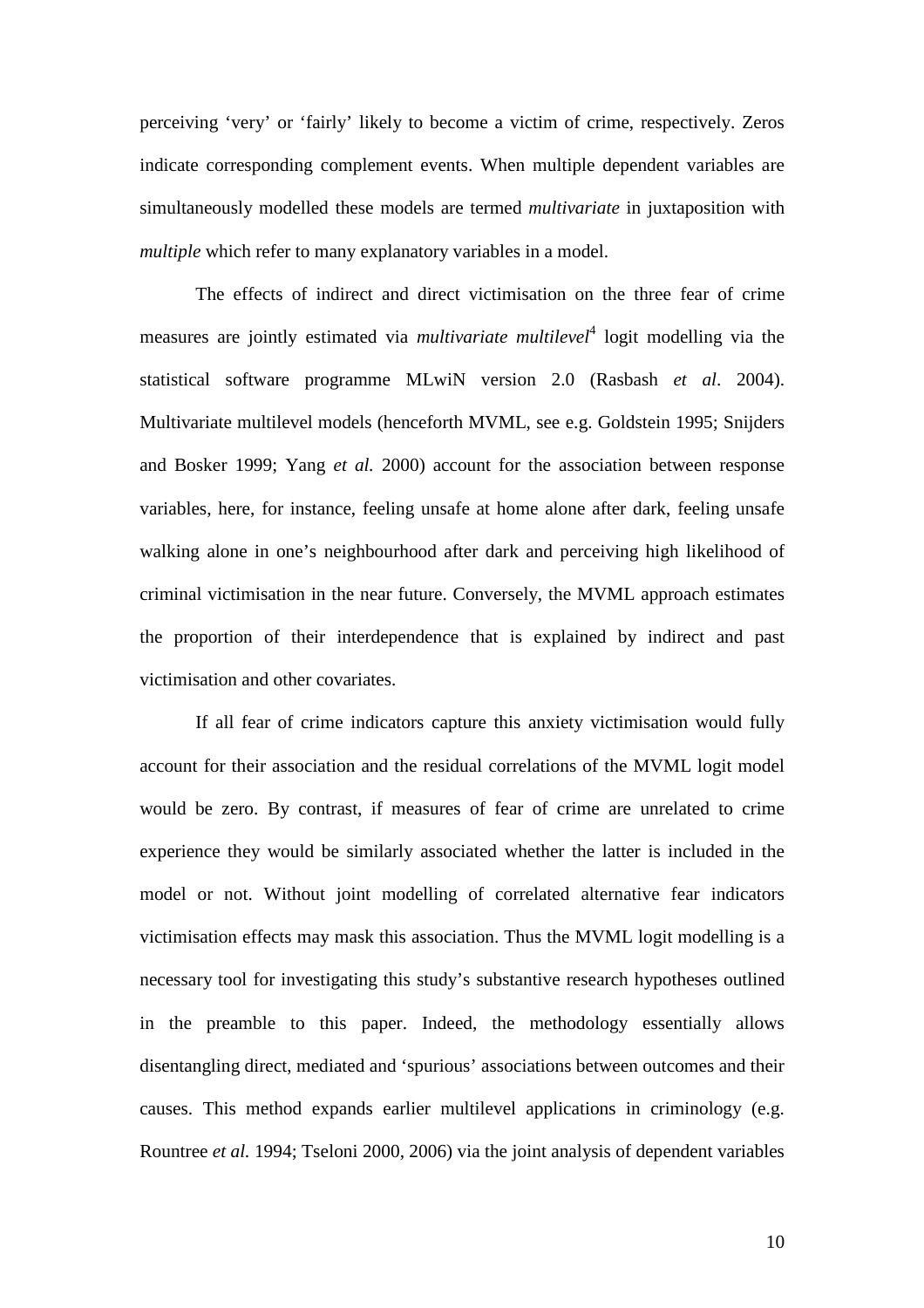(Tseloni 2007) of discrete nature (Deadman and MacDonald 2004). The MVML logit methodology arguably informs the substantive discourse on social phenomena which are more often than not inter-related and their measurement has limitations. Appendix A discusses the MVML logit regression model of this study via appropriate statistical notation and overviews its statistical advantages over single equation modelling.

Two MVML logit models of the three fear indicators have been fitted: Model 1 includes respondents' socio-demographic characteristics and indirect victimisation as measured by knowing someone who has suffered a crime in the previous year. Apart from previous year victim, i.e. direct victimisation, all respondents' attributes outlined in Table 3 above entered Model 1 but only the ones with at least one statistically significant coefficient were retained. Thus owning accommodation and two household characteristics, i.e. married and living alone, do not appear in the following discussion and Table 4. Victimisation in the previous year is added to give Model 2. Victimisation here is an endogenous variable, namely one that can arguably be predicted by respondents' characteristics which also relate to fear of crime (Tseloni 2007). Therefore adding this extra covariate to Model 1 was likely to dramatically alter coefficient estimates and standard errors due to endogeneity (see, for instance, Greene 1997). Clearly, this has not happened. Parameter estimates and standard errors are essentially unchanged between Model 1 and 2 for each covariate of each fear regression except knowing a victim with regard to feeling unsafe at home. This might be due to the fact that victimisation being a very rare event in Greece (Council of Europe 2006: 37) is not explained via the usual lifestyle /routine activities (Cohen and Felson 1979; Felson 1998; Hindelang *et al*. 1978) and social disorganisation theories (Shaw and McKay 1945) but it is rather an erratic event. Appendix B Table presents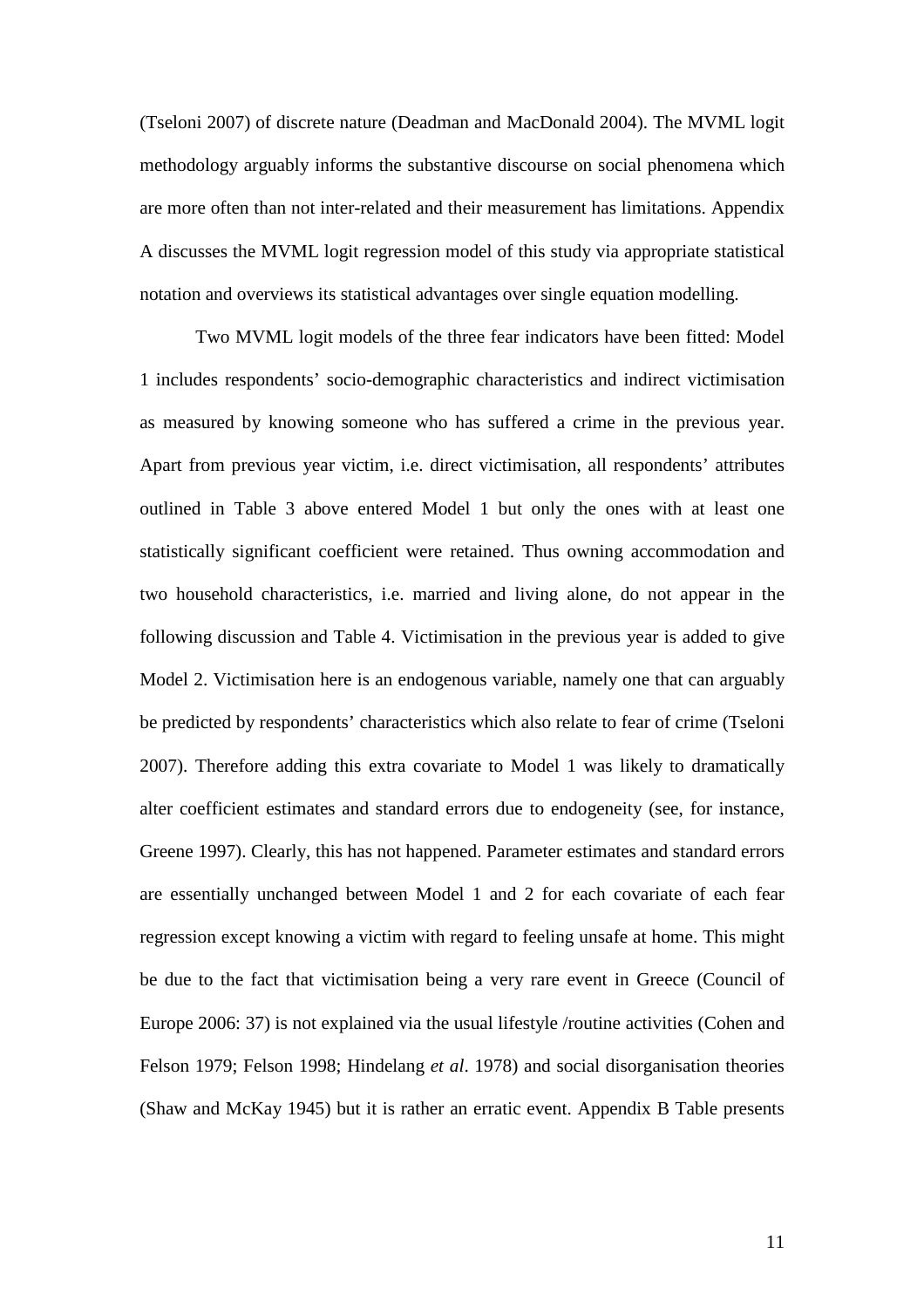the effects of socio-economic characteristics of respondents on victimisation in the previous year<sup>5</sup>. Thus the discussion focuses on the Model 2 results.

The following sub-section presents estimated random, denoted as  $r_{is}$ ,  $s \neq i$ , and fixed parameters, denoted as  $\hat{\beta}_{pi}$ ,  $p = 0,1,2,..., P$ , of respondents' sociodemographic characteristics and crime experiences on correlated fear of crime indicators. The former are estimated (residual) correlation coefficients between the *sth* and *i-th* responses, namely each pair of fear indicators.  $\hat{\beta}_{pi}$ ,  $p = 0,1,2,...,P$  is the respective estimated coefficient of the *p*-th independent variable on the *i*-th fear of crime measure.

A baseline model, with just the constant and three estimated random parameters is given as a benchmark. The estimated random parameters are the three correlations,  $r_{is}$ , for each  $s \neq i^6$ . This is the so-called multivariate 'empty' model (Snijders and Bosker 1999: 203) which estimates unconditional, i.e., when nothing else is taken into account, associations between responses, here the three fear indicators.

Table 4 displays the fixed effects of the MVML logit models while random effects are given separately in Table 5. Each fear measure heads three columns of results, i.e. the baseline intercept, Model 1 and Model 2 effects, respectively, in Table 4. Multi-parameter Wald tests which are  $\chi^2$  distributed (Greene 1997) and an indication of their statistical significance are also given in Table 4. Wald tests for the total number of covariates with their appropriate degrees of freedom are presented in the rows ending each model in Table 4. The last column displays Wald tests with three degrees of freedom which test for the statistical significance of each covariate on all three fear constructs jointly.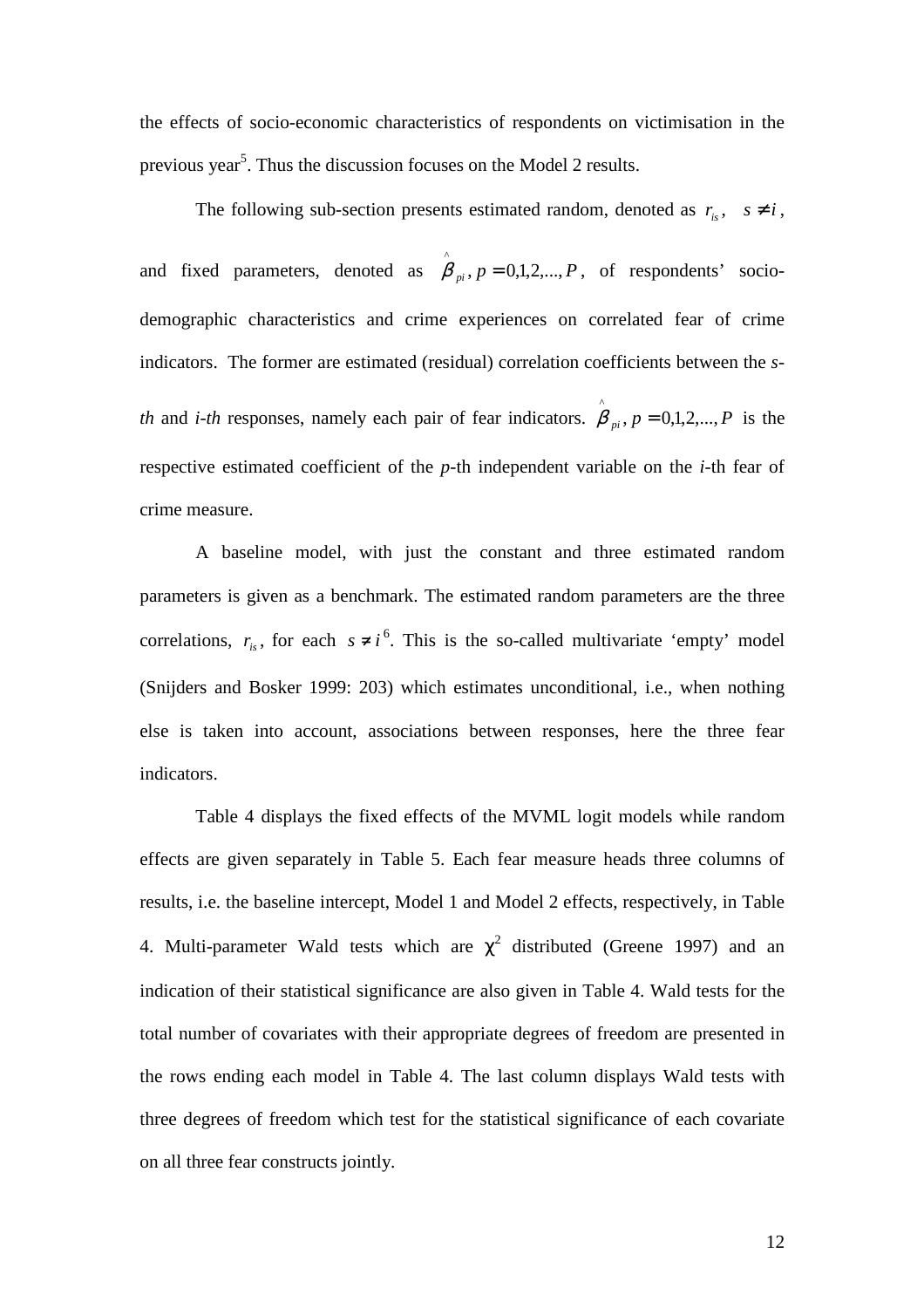Estimated fixed effects in Table 4 are presented as  $exp(\hat{\beta}_{pi}), p = 1, 2, ..., P$ , to facilitate interpretation. They give the multiplicative effect on the odds<sup>7</sup> of each fear indicator due to the respective characteristic. For instance, men have 62% lower odds of feeling unsafe at home alone after dark than women of otherwise similar characteristics and crime experience<sup>8</sup>. Each estimate in Table 4 has an indication of its statistical significance. This is based on Wald tests, which are  $\chi^2$  distributed with one degree of freedom.

Table 5 presents three sets of the three (residual) correlations between fear indicators, i.e. one from each fitted model starting with the "empty" one. As above, each estimated correlation gives an indication of its statistical significance based on Wald tests with one degree of freedom. Wald tests for the entire correlation matrix of each model with three degrees of freedom are presented in the last row of Table 5. We shall now discuss the fixed parameters of Model 2 from Table 4.

# 3.2. Fixed Effects

Male, victimisation, knowing a victim, living one to five years in the same borough, 35 to 54 years of age and in paid work significantly affect, in this order, all fear indicators of this study according to the Wald tests in the last column of Table 4. The Wald tests of the last row of Table 4 indicate that all covariates are important in predicting any fear indicator. The respective best and least overall well-fitted model is on feeling unsafe walking alone in one's area of residence and at home alone after dark.

Since all covariates are binary or categorical each intercept in the following estimated MVML logit model entails the effects of all the base characteristics on the respective fear of crime measure. It thus gives the log odds of the corresponding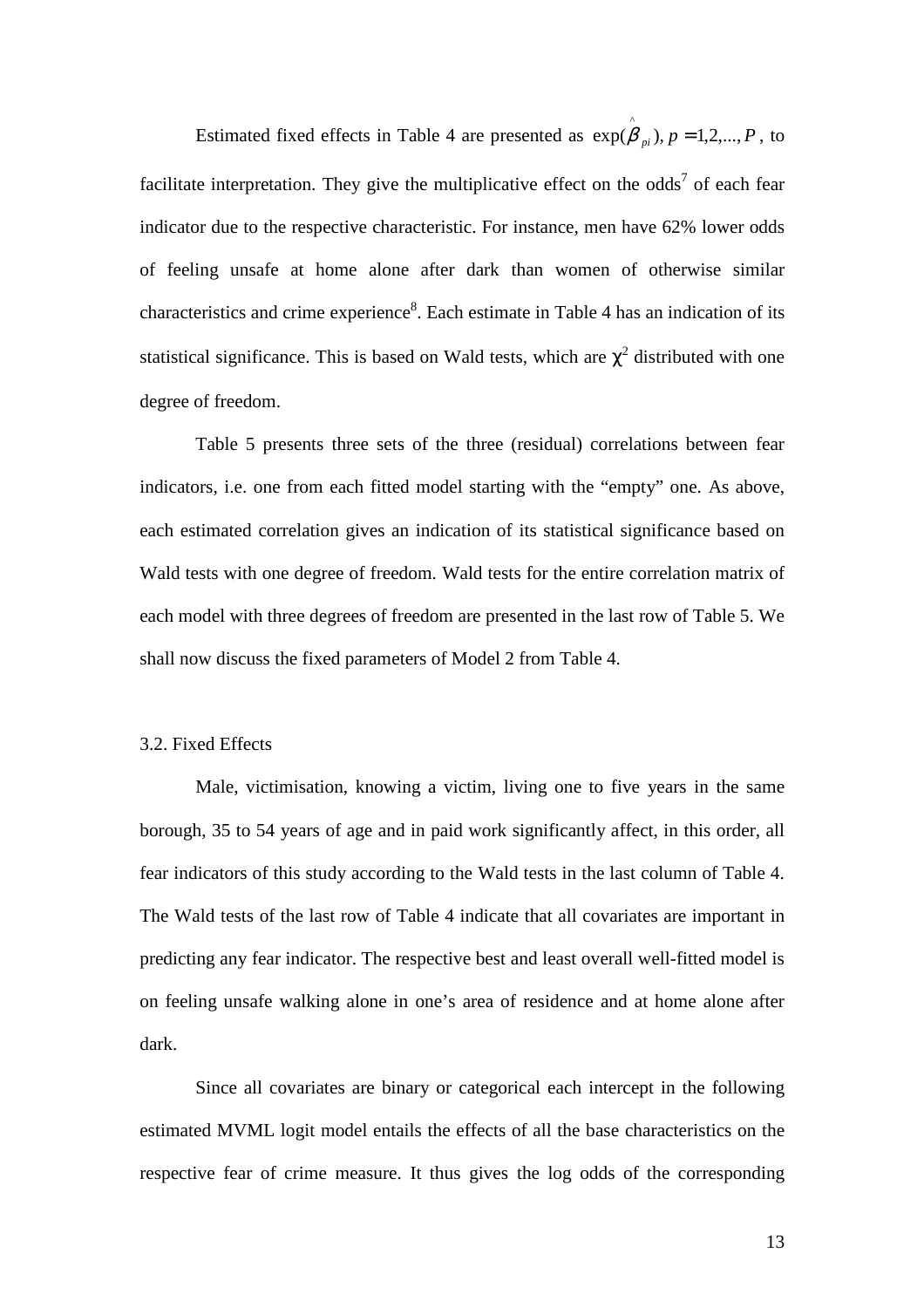crime response by a non- working female over 55 years old without children in her household, with primary or no education and living outside the commercial centre of her municipality for more than five years. This fictitious lady has not been victimised nor knows someone who has been crime victim in the previous year. Her respective estimated probabilities of feeling unsafe at home, walking in one's area alone after dark and perceiving high future victimisation risk are 0.56, 0.79 and 0.44, respectively<sup>9</sup>. How departures from this fictitious individual may alter fear of crime is discussed next.

Victimisation increases the odds of feeling unsafe at home or walking in one's area alone after dark and perceiving high future victimisation risk by 69, 166 and 193%, respectively (see Model 2, Table 4). Arguably, the better the fear indicator captures its theoretical sense, i.e., response to crime, rather than other things conveniently termed as 'quality of life' (see, for instance, Jackson 2004) the higher the effect of direct crime experience on such response. Similarly, knowing a victim increases the odds of feeling unsafe walking alone after dark and perceiving victimisation a likely event by 79 and 128%, respectively. Note that indirect and direct victimisation effects on feeling unsafe at home alone after dark fail to pass the usual 5% level of (two-tailed) statistical significance test<sup>10</sup>.

Men report 83% lower odds of feeling unsafe walking alone after dark and roughly 60% lower odds of feeling unsafe at home alone after dark or perceiving high crime risk than women. With the exception of sex control variables are not related to each fear measurement employed here. In particular, age shows a non-linear relationship with feeling unsafe but has no effect on perceived victimisation likelihood. Adults in their prime (24 to 54 years old) feel less unsafe than either younger or older people.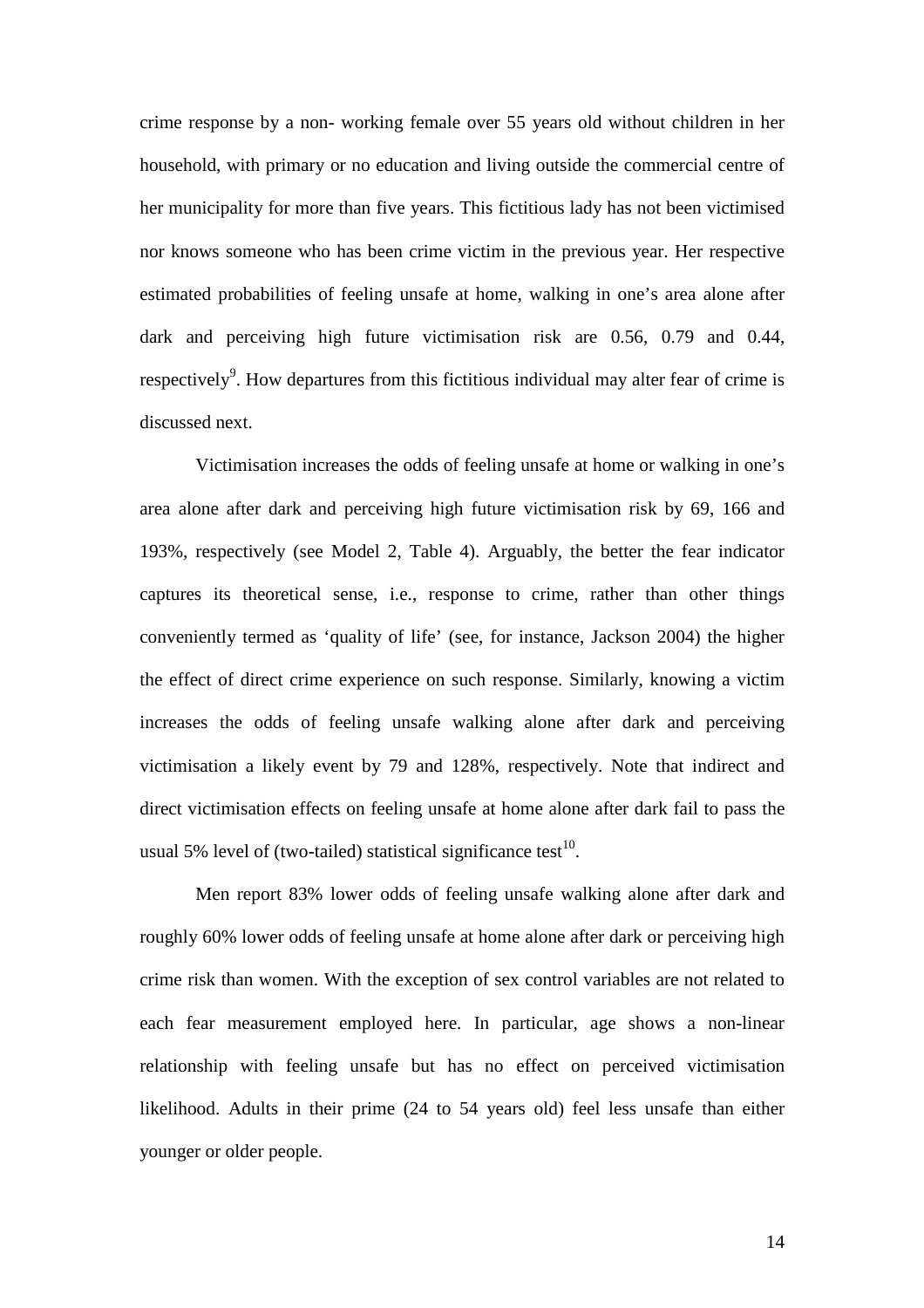Being in paid work and living in the municipality's commercial centre increases the odds of perceived high likelihood of victimisation by 67% and 56%, respectively. This, arguably, reflects justified worry due to exposure even more so since neither attribute is related to feeling unsafe.

Living in the same borough between one to five years is related to roughly 50% lower odds of feeling unsafe walking alone after dark and perceived likely victimisation compared to lengthier residence. This is arguably counter-intuitive since according to theory the longer the residence the tighter the community links and local friendship networks which facilitate crime control (Shaw and McKay 1942). Fear of crime, however, reflects partly worry about change in the immediate physical and social environment (for instance, Furstenberg 1971) which unavoidably has occurred at a fast rate in Greek cities and, especially, Athens, during the last two decades. In light of this, recently settled residents might be more at ease with their newly chosen surroundings than older ones. The former make indeed part of the neighbourhood change that the latter may perceive as threats against 'quality of life'. Some evidence to this effect will be discussed in the section after next.

Finally, holding a university degree is associated with about 50% lower odds of feeling unsafe at home alone after dark. This estimate is only an indication due to lack of statistical significance at the usual 5% level therefore education seems unrelated to fear of crime.

# <Table 4 about here>

# 3.3. Random effects

Table 5 provides the (residual) correlations between measurements of fear of crime for each model. As expected both intuitively and from earlier results (see Table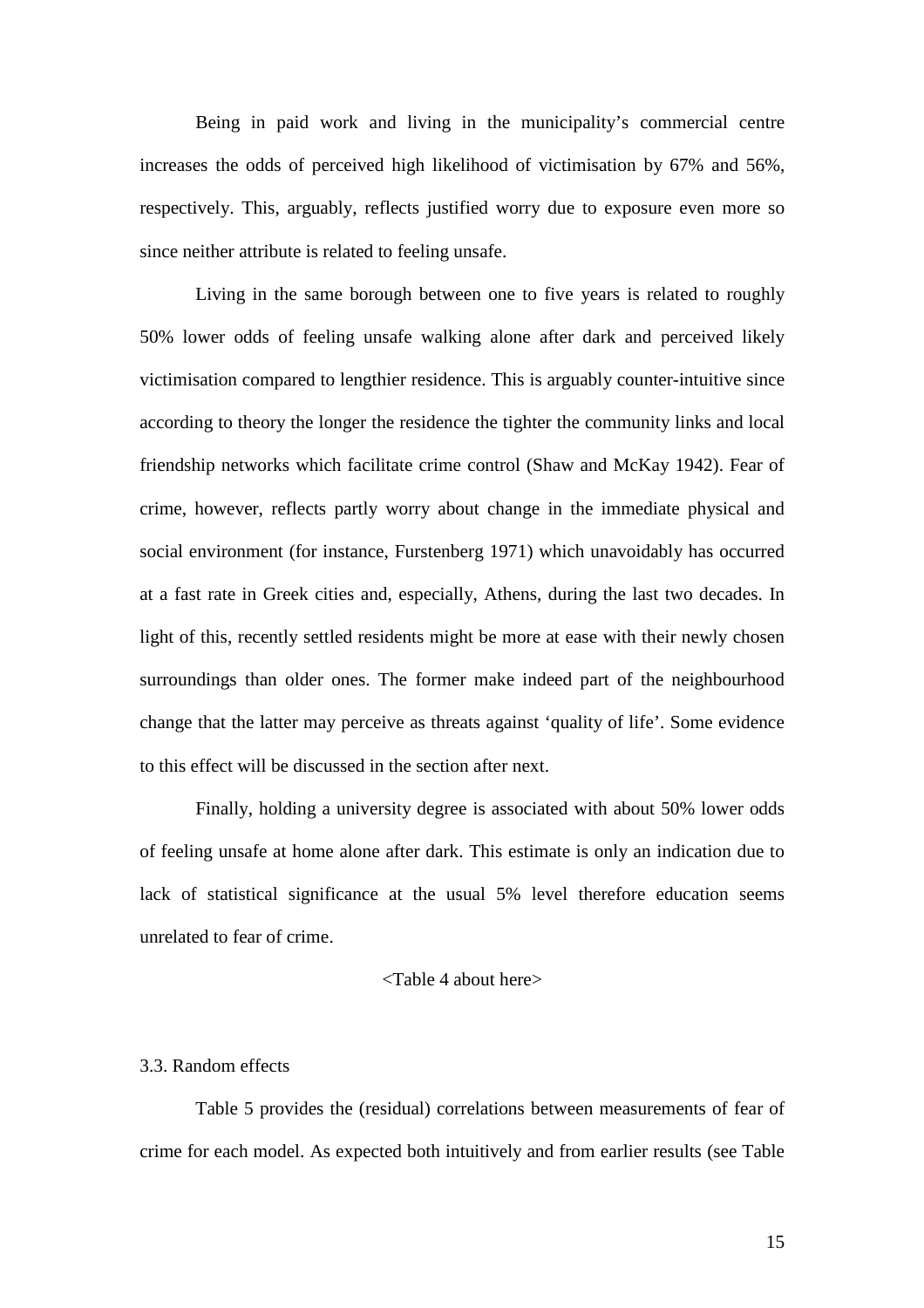1), the highest association, 0.44, is between the two feeling unsafe measures. Inclusion of respondents' attributes and victimisation experience (i.e. Model 2 versus baseline) reduced their association by one fifth (20%). Perceived high victimisation likelihood is equally related to each 'unsafe' indicator, i.e., 0.35 or 0.34 (see baseline model). Victimisation (direct or indirect) and other covariates explain more than a third (37%) of its association with feeling unsafe walking alone after dark. The residual correlation between perceived high risk of victimisation and feeling unsafe at home alone after dark drops by 26%. There remains however non-trivial correlation between measures of fear which is not explained by our model. The highest residual correlation, 0.35, is between the two feeling 'unsafe' indicators. Each is moderately related, roughly 0.24, to perceived victimisation risk (see Model 2). Possible explanations of why these persist are put forward in the next and final section.

<Table 5 about here>

# 4. **Discussion**

#### 4.1. Substantive results of the model

This study employed data on alternative fear of crime survey constructs to examine how they relate to one another and how each is affected by direct and indirect crime experience. To this end, a multivariate multilevel (MVML) logit model (for instance, Yang *et al*. 2000) whereby multiple binary responses are jointly regressed over a set of explanatory variables has been estimated. This part addresses the substantive questions outlined in the first section (see bullet points) in light of our empirical results.

The fear of crime constructs of this study, namely feeling unsafe at home, walking in their own neighbourhood alone after dark and perceiving high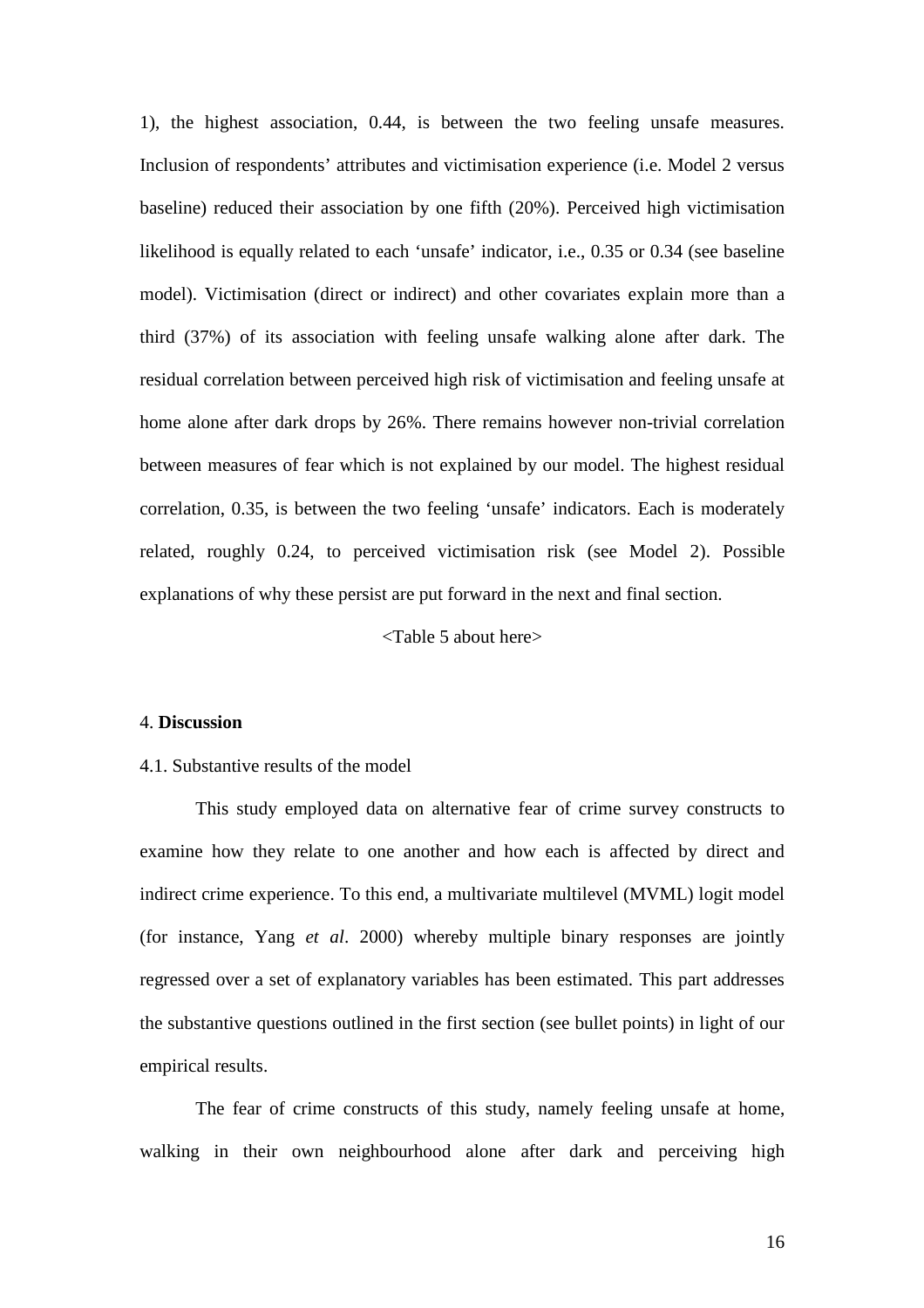victimisation risk in the near future, are highly correlated especially when the causes of such anxieties are overlooked.

 Feeling unsafe at home alone after dark is not effectively due to individual or indirect crime experiences. The lack of effect of knowing a victim and victimisation on this arguably vague fear of crime indicator supports previous research evidence in favour of abandoning questions about perceived safety at home in crime surveys (Ditton and Farrall 2006). Simple bivariate analyses (see Table 2) however showed that direct or indirect victims are more likely to report feeling unsafe at home alone after dark than non-victims or those not acquainted with victims, respectively, by 59% and 51%. How does this reconcile with our empirical MVML logit modelling results of Table 4? Victimisation relates to feeling unsafe at home *in so far as* it affects the other two fear indicators. Perceived high victimisation risk and especially feeling unsafe walking alone after dark (see respective residual correlations of 0.25 and 0.35 in Table 5) intervene to bring about the simple bivariate relationship between crime experiences and feeling unsafe at home of the earlier Table 2. The simultaneous logit modelling of alternative fear constructs here revealed that this is 'spurious' association and therefore feeling unsafe at home is unrelated to crime.

Crime experience affects feeling unsafe walking alone in one's own area after dark in a straightforward manner as evidenced by the significant fixed effects of victimisation and knowing a victim (Table 4). Again had our analysis been entrely based on evidence from the earlier Table 2 we would have wrongly concluded that direct and indirect victimisation are more relevant to feeling unsafe at home rather than walking alone after dark (1.59 versus 1.54 and 1.51 versus 1.39 odds, respectively).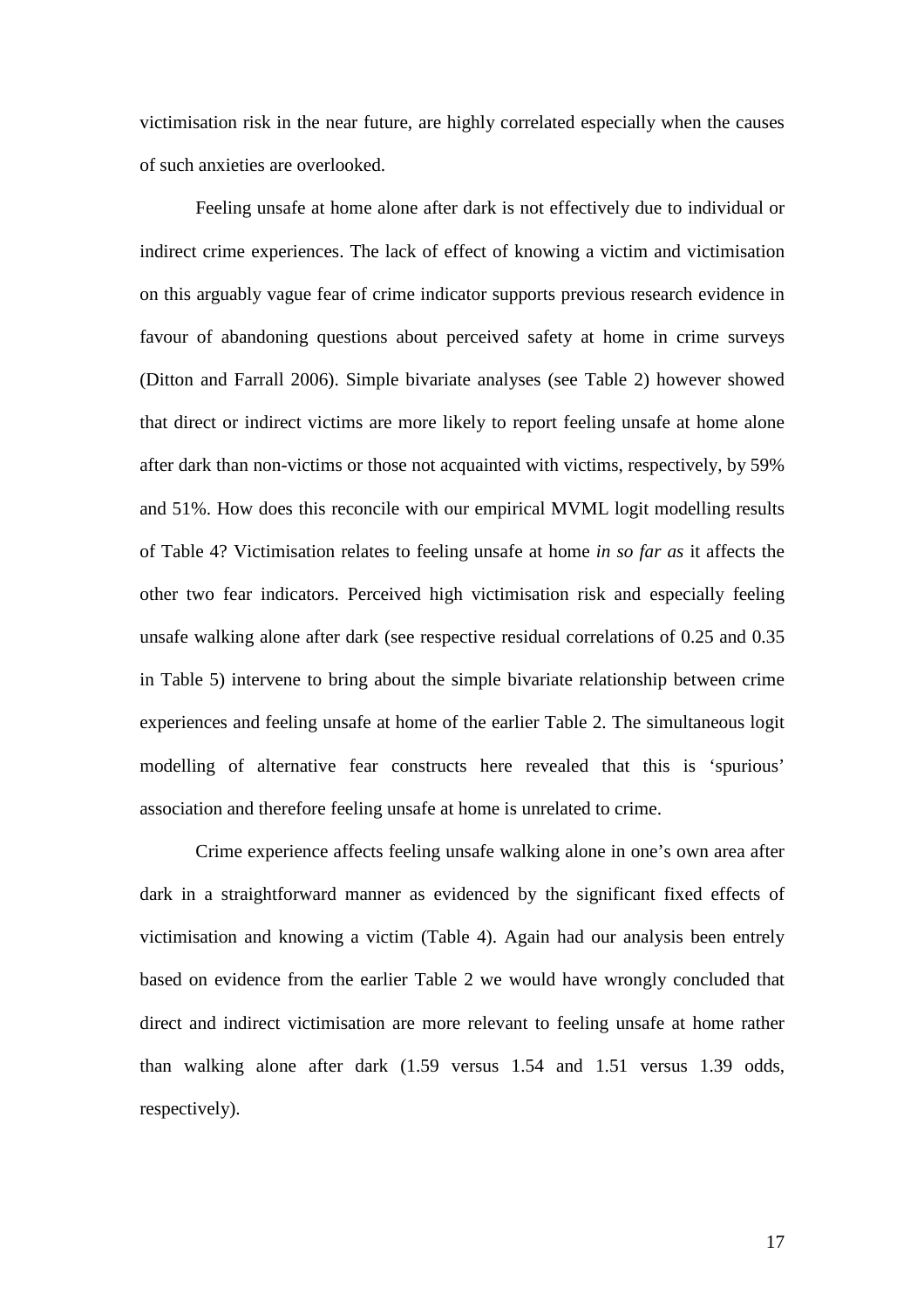Personal or hear-say crime experience relates to feeling unsafe walking alone also indirectly via its moderate residual association with perceived high criminal victimisation risk (see residual correlation of 0.22 in Table 5). The latter is mostly affected by victimisation. In particular, it more than doubles and nearly triples for people who know a victim or have been victimised, respectively (see Table 4). Thus in line with recent research from the UK (Gray *et al.* 2006) the effect of victimisation, in our case both direct and indirect, **strengthens** when more precise fear of crime questions are employed. Further those with higher exposure, such as inner city residents and people who routinely go out to work, expect more to be victimised than others. Therefore perceived high victimisation risk seems to be most linked to 'real' or rational crime worries. As a result it may best gauge the concept of fear of crime compared to feeling unsafe at home or walking alone after dark $^{11}$ .

Given the strong link of perceived victimisation risk with crime experience and exposure it is surprising that nearly half the sample reported such expectation (see Table 1). As mentioned, Greece is a relatively low crime country in the Western hemisphere (Council of Europe 2000). It does not follow from official data that one in two Athenians should expect to be a victim of crime. Indeed, had perceived victimisation risk been the sole outcome of 'rational' calculation based on previous experience and current crime exposure it would have been unrelated to feeling unsafe at home which, as already discussed, is extrinsic to victimisation. The same is also true for feeling unsafe walking alone after dark. Our estimated models show that this is not the case. Perceived high victimisation risk and, especially, feeling unsafe walking alone after dark remain significantly associated with feeling unsafe at home after having accounted for victimisation and other explanatory effects (see last three columns of Table 5).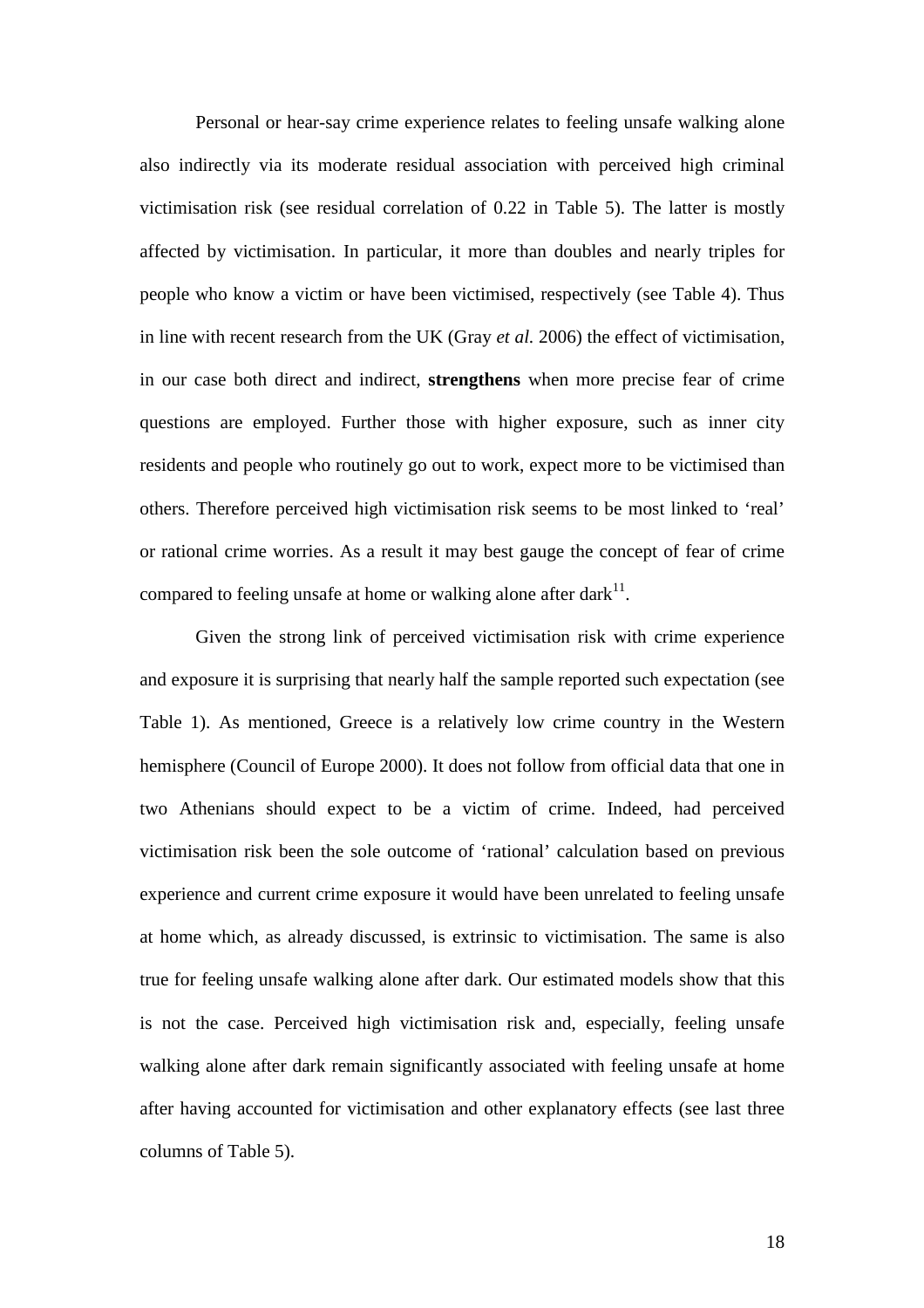#### 4.2. Explaining the 'unexplained'

The next paragraphs discuss what may influence modern Athenians' victimisation expectation and feeling unsafe walking alone after dark in their own area other than previous such experience and exposure. In other words we are concerned here with what may enter the unexplained part of the correlation between measures of fear of crime. An array of things as already outlined in our short literature overview and confirmed by the respondents of this survey. One is failing to take protection measures subsequently to the crime event (Killias 2001: 402). Indeed, more than half respondents to the current survey took no preventive measures and reported either feeling 'unsafe in general' (31.4%) or that 'nothing has changed' (19.1%). Less than a quarter 23.3% had taken security measures at home (locks, alarms, etc) and 14.3% avoided certain areas. Another possible explanation focuses on the 'social meaning' of the notions of incivility and social cohesion (Jackson 2004: 960). Worry about crime is formulated by a series of subjective parameters, such as general social attitudes, perceived vulnerability and everyday ris $k^{12}$ . In our study people who reported feeling insecure moving about at night in their own neighbourhood attributed it to the presence of many 'foreigners', inadequate police patrolling and deserted or badly-lit areas (23.7%, 22.9%, 15.2%, respectively). Perceived lack of social cohesion was implicated by reports on the indifference of neighbours (9.6%) and passers-by (10.4%) in the event of a criminal attack. These reasons for feeling unsafe walking alone after dark are shown in Figure 1.

# <Figure 1 about here>

The above beliefs of social disintegration are intrinsic to quality of life which is another important parameter for crime anxieties. More than three quarters (76.8%) of those reporting feeling unsafe walking alone after dark were also dissatisfied with

19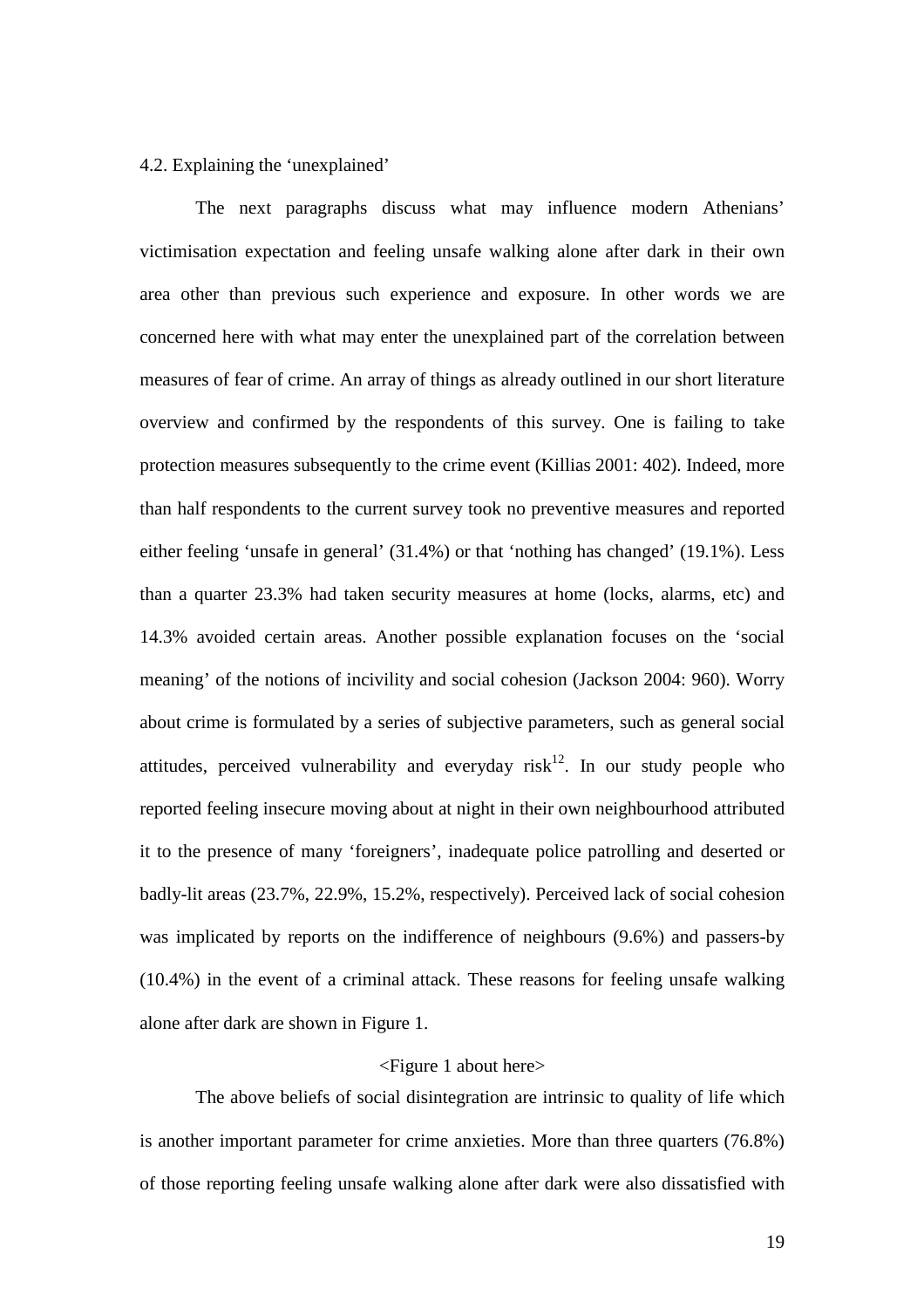the quality of life in their municipality. This rate was significantly lower (58.0%) for those who felt safe. Drugs (25.5%), immigrants (21.2%) and unemployment (19.9%) were the greatest problems affecting quality of life in Athens while crime was ranked fourth (13.2%). Fear of crime is also shaped by the trust of citizens to the criminal justice system and the presence of police especially if the force is willing, effective, and acceptable by the community (Box et *al.* 1988: 353). People who report higher levels of fear are also most dissatisfied with the work of the police and demand more policing (Zvekick 1997: 8). In our study almost three quarters of respondents assessed police work as not very or not at all effective (71.8%). This negative view was significantly more negative when it came from those feeling unsafe (77.6%).

#### 4.3. Further research

The main source of information about crime is arguably the media which thus have a considerable share in shaping fear of crime. For the interest of cohesion of the narrative and parsimony of the empirical statistical model media influences have not been examined in the current work<sup>13</sup>. The endogenous nature of victimisation in fear of crime empirical models, i.e., that it may be influenced by the same covariates as the dependent variable(s), is arguably a common concern for these studies. Both Table 4 and Appendix B Table here show that victimisation was not associated with the other covariates in the models of this study. As mentioned, a tentative explanation is the apparent lack of systematic influences on victimisation in Greece. This however needs to be investigated when crime survey data from this country become available.

The results of this study refer to three constructs of fear of crime which were examined in a survey conducted in the Greater Athens metropolitan area in 2004. As such they are arguably limited as to their universality. Against this argument one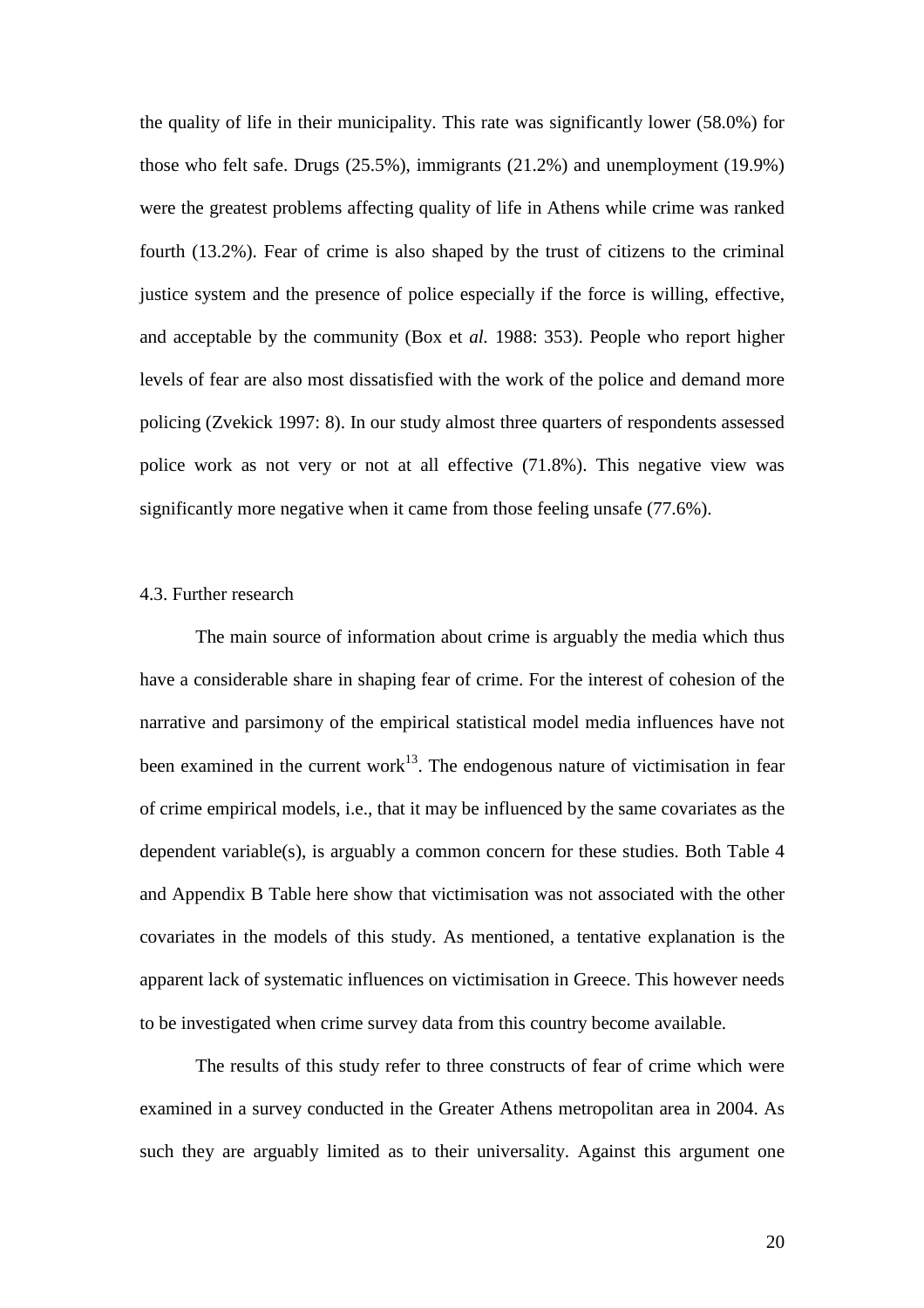might be reminded that they are comparable to evidence from the 2003/4 British Crime Survey, Follow-up Questionnaire B, data (Gray *et al.* 2006) despite differences in i) fear of crime constructs (apart from feeling unsafe walking alone after dark), ii) sample origin and characteristics and iii) statistical analysis methodology. Both studies conclude that victimisation effects strengthen as fear of crime definitions improve. Further replication, for instance, on data from more countries and across a wider array of fear measurements, is the obvious next and arguably final step in the fear of crime –victimisation scientific discourse.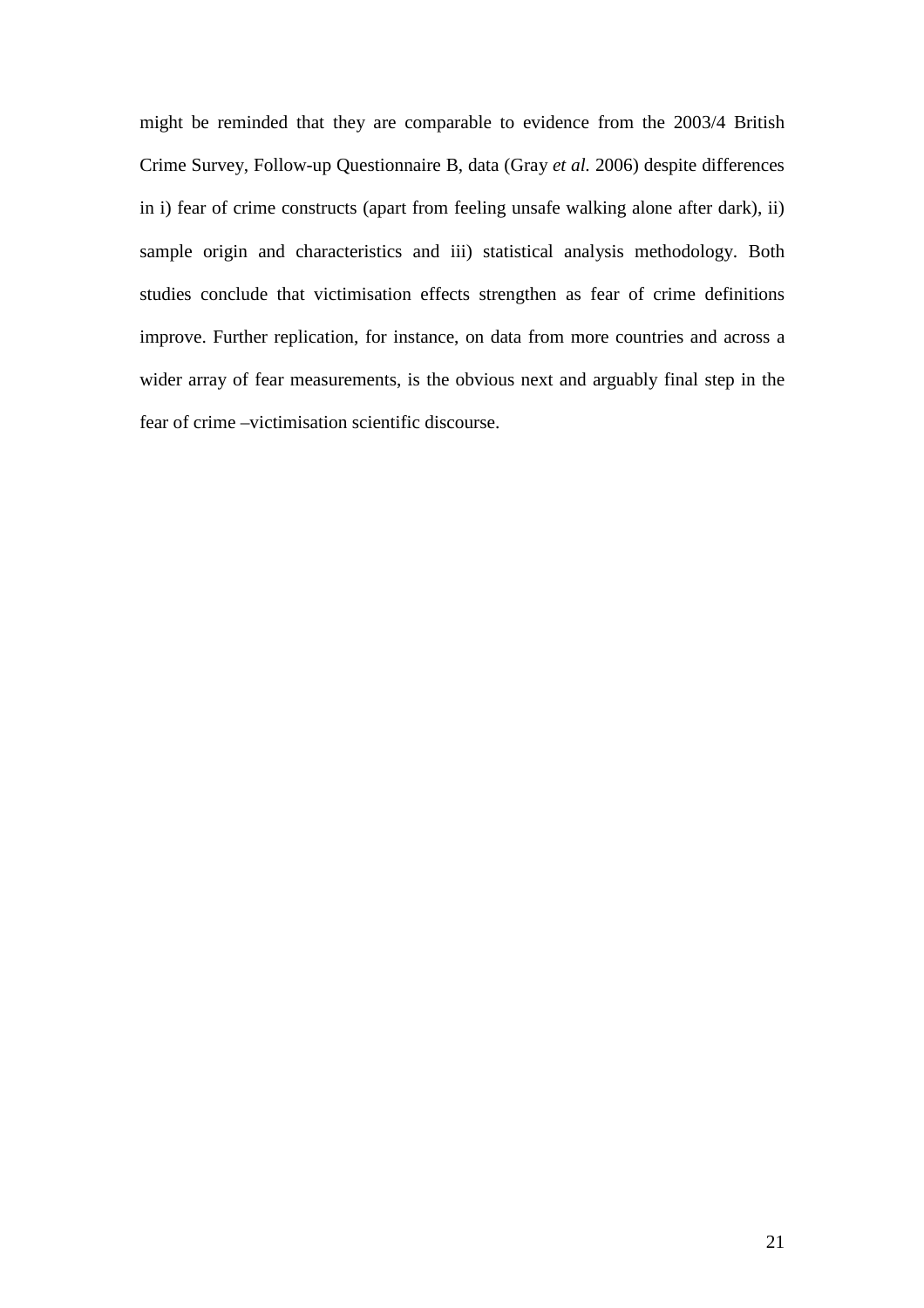#### **REFERENCES**

Box S., Hale C. and Andrews G. (1988). Explaining fear of crime. *British Journal of Criminology 28*, 340-356.

Cohen, L. E. and Felson, M. (1979). Social change and crime rates and trends: A routine activity approach. *American Sociological Review 44*, 588-608.

Council of Europe. (2006). *European Sourcebook of Crime and Criminal Justice Statistics*. WODC.

Deadman, D. and MacDonald, Z. (2004) Offenders as victims of crime?: an investigation into the relationship between criminal behaviour and victimisation. *Journal of the Royal Statistical Society, Series A, Statistics in Society 167*, 53-67.

Ditton, J. and Farrall, S. (2000). *The Fear of Crime*. Aldershot: Ashgate.

Ditton, J. and Farrall, S. (2006). 'The BCS and the Fear of Crime'. Paper presented in The BCS 25<sup>th</sup> Anniversary Conference, 16-18 October.

Ditton, J., Bannister, J., Gilchrist, E. and Farrall, S. (1999). Afraid or Angry? Recalibrating the 'Fear' of crime. *International Review of Victimology 6*, 83-99.

Farrall, S. and Ditton, J. (1999). Improving the measurement of attitudinal responses: An example from a crime survey. *International Journal of Social Research Methodology 2*, 55-68.

Farrall, S. and Gadd, D. (2002). 'Fear Today, Gone Tomorrow: Do Surveys Overstate Fear Levels?' Working paper.

Farrall, S., Bannister, J., Ditton, J. and Gilchrist, E. (1997). Questioning the measurement of the fear of crime: Findings from a major methodological study. *British Journal of Criminology 37*, 657-78.

Felson, M. (1998). *Crime and Everyday Life*. 2<sup>nd</sup> edition. Thousand Oaks, CA: Pine Forge Press.

Ferraro, K. F. (1995). *Fear of Crime: Interpreting Victimisation Risk*. Albany: State University of New York Press.

Ferraro, K.F. and LaGrange, R. (1987). The measurement of fear of crime. *Sociological Inquiry 57*, 70-101.

Furstenberg, F.J. (1971). Public reaction to crime in streets. *American scholar 4/40*, 601-10.

Goldstein, H. (1995). *Multilevel Statistical Models* (2<sup>nd</sup> ed.). London: Arnold.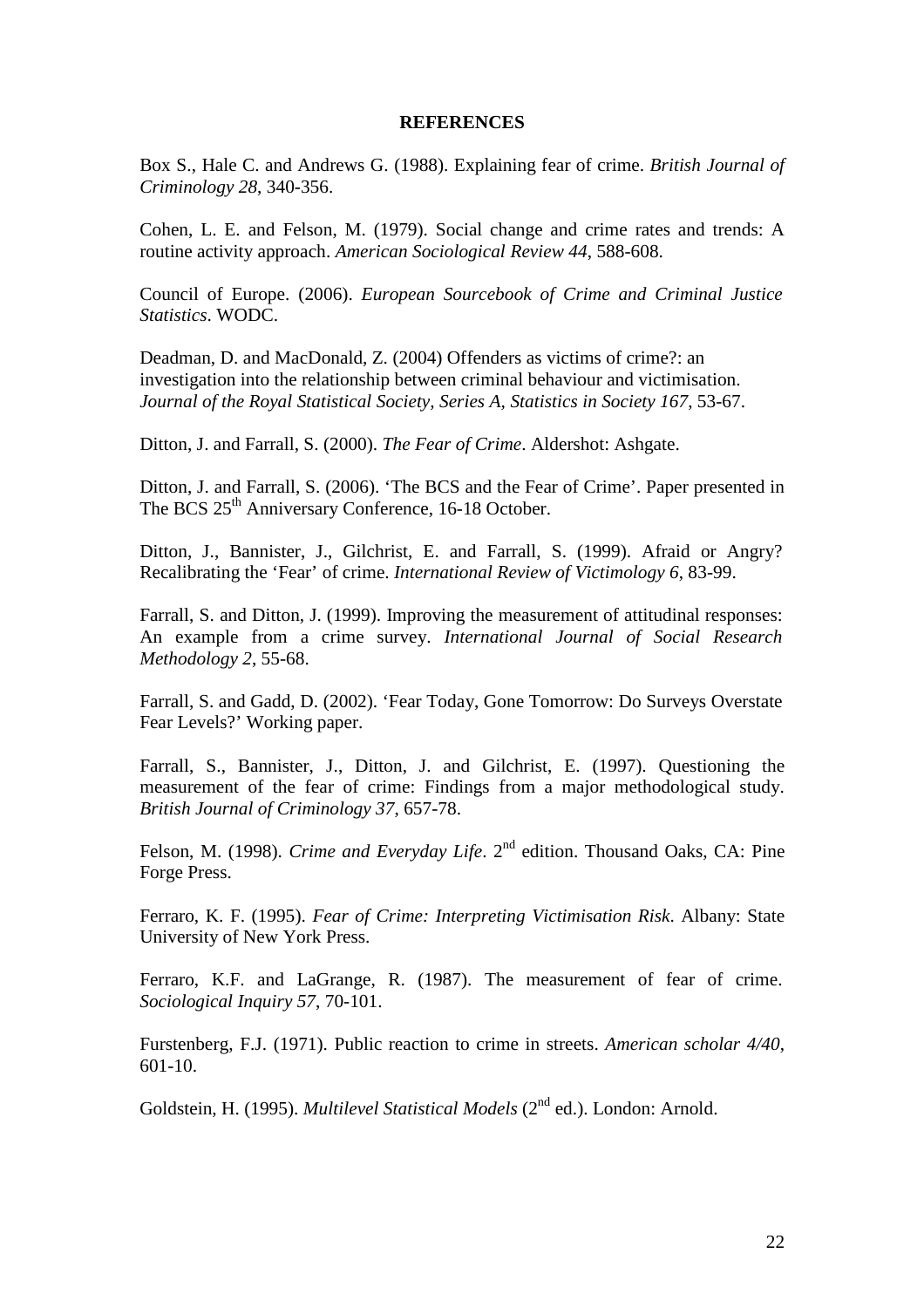Gray, E., Jackson, J. and Farrall, S. (2006). Reassessing the fear of crime: Frequencies and correlates of old and new measures, *Experience and Expression in the Fear of Crime: Working Paper No. 3*. ESRC Grant RES 000 23 1108.

Greene, W. H. (1997). *Econometric Analysis*. Upper Saddle River, NJ: Prentice Hall.

Hale, C. (1996). Fear of crime: A review of the literature. *International Review of Victimology 4*, 79-150.

Hales, J., Henderson, L., Collins, D. and Becher, H. (2000). *2000 British Crime Survey (England and Wales): Technical Report*. London: National Centre for Social Research.

Hindelang, M., Gottfredson, M. R and Garofalo, J. (1978). *Victims of Personal Crime: An Empirical Foundation for a Theory of Personal Victimisation.* Cambridge: Ballinger.

Hough, M. and Mayhew, P. (1983). *The British Crime Survey: First Report*. Home Office Research Study No. 76. London: Home Office.

Hough, M. (2004). Worry about crime: Mental events or Mental states? *International Journal of Social Research Methodology 7*, 173-176.

Jackson, J. (2004). Experience and expression. Social and cultural significance in the fear of crime. The *British Journal of Criminology 44*, 946-966.

Jackson, J., Farrall, S. and Gray, E. (2006). The provenance of fear, *Experience and Expression in the Fear of Crime: Working Paper No. 2*. ESRC Grant RES 000 23 1108.

Killias, M. (2001). *Précis de criminologie*. Berne : Staempfli Editions SA.

Killias, M. and Clerici, C. (2000). Different measures of vulnerability and their relation to different dimensions of fear of crime. *British Journal of Criminology 40*, 437-450.

Louis-Guérin, C. (1984). Les reactions sociales du crime: peur et punitivité. *Revue française de sociologie 4/25*, 623-635.

Lupton, D. and Tulloch, J. (1999). Theorizing fear of crime: Beyond the rational/irrational opposition. The *British Journal of Criminology 50*, 507-523.

Maas, C.J.M. and Snijders, T.A.B. (2003). The Multilevel Approach to Repeated Measures for Complete and Incomplete Data, *Quality and Quantity 37*, 71-89.

Newhart Smith, L. and Hill, G.D. (1991). Victimization and fear of crime. *Criminal Justice and Behavior 18*, 217-239.

Quann, N.and Hung, K. (2002). Victimization experience and the fear of crime. A cross-national study, in P.Nieuwbeerta (Ed.). *Crime victimization in comparative*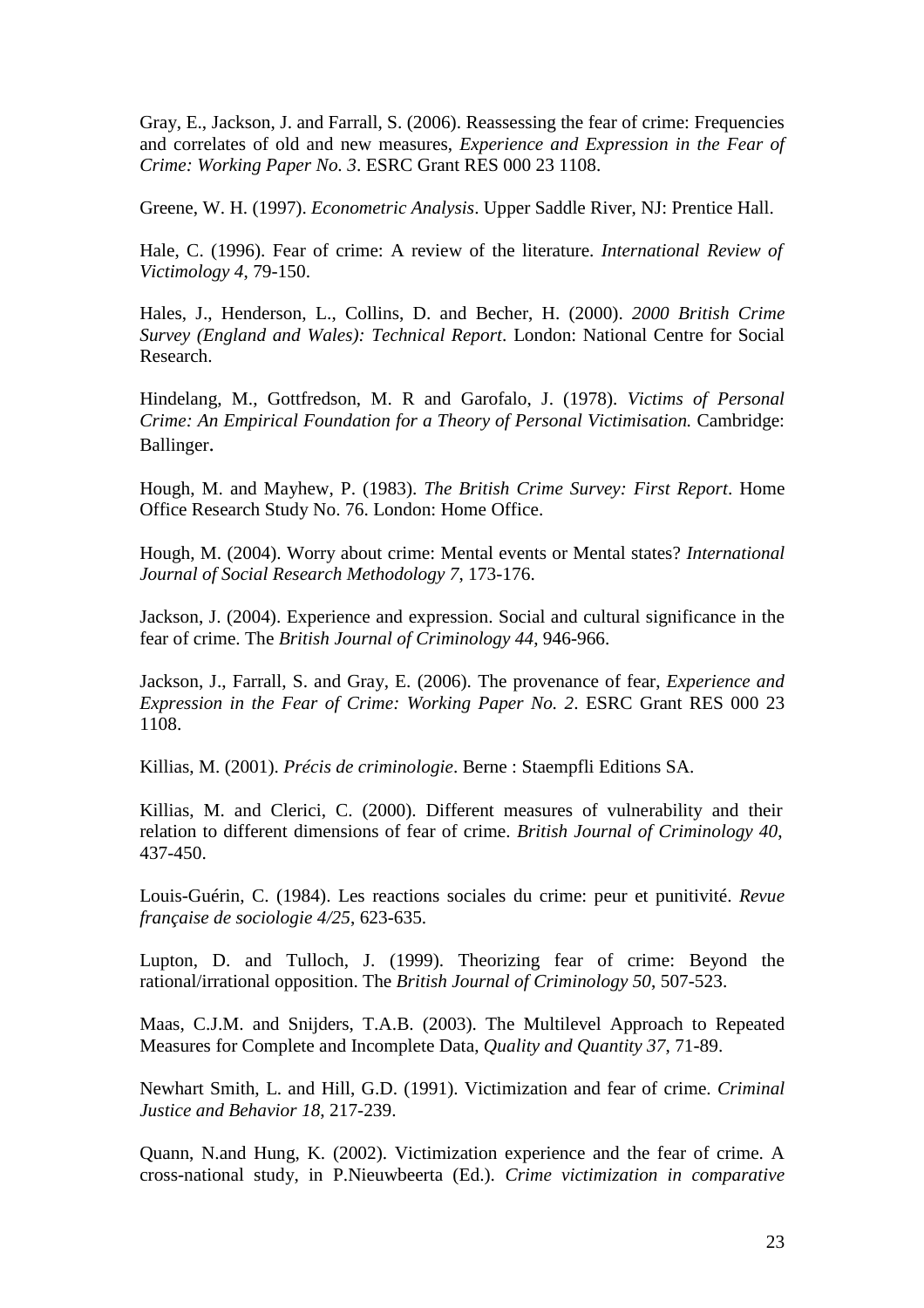*perspective. Results from the International Crime Victims Survey, 1989-2000*, NSCR, BJU, Den Haag, 301-316.

Rasbash, J., Steele, F., Browne, W., and Prosser, B. (2004). *A User's Guide to MlwiN version 2.0*. London: Institute of Education.

Robert, P., Pottier, M-L. (2004). Les préoccupations sécuritaires: Une mutation? *Revue française de sociologie*, 211-242.

Rountree, P.W., Land, K.C. and Miethe, T.D. (1994). Macro-micro integration in the study of victimisation: A hierarchical logistic model analysis across Seattle neighbourhoods. *Criminology 32*, 387-414.

Shaw, C.R. and McKay, M.D. (1942). *Juvenile Delinquency and Urban Areas.* Chicago University Press; Chicago.

Skogan, W.G. (1987). The impact of victimisation on fear. *Crime and Delinquency 33*, 135-154.

Snijders, T.A.B. and Bosker R.J. (1999). *Multilevel Analysis: An Introduction to Basic and Advanced Multilevel Modeling*. London: SAGE.

Taylor, R. and Hale, M. (1986). Testing alternative models of fear of crime. *The journal of criminal law and criminology 77*, 151-189.

Tseloni, A. (2000). Personal criminal victimisation in the U.S.: Fixed and random effects of individual and household characteristics. *Journal of Quantitative Criminology 16*, 415-442.

Tseloni, A. (2006). Multilevel modelling of the number of property crimes: Household and area effects*. Journal of the Royal Statistical Society Series A-Statistics in Society 169*, 205-233.

Tseloni, A. (2007). Fear of Crime, Perceived Disorders and Property Crime: A Multivariate Analysis at the Area Level. In Farrell, G., Bowers, K., Johnson, S.D. and Townsley, M. (eds.) *Imagination for Crime Prevention: Essays in Honour of Ken Pease. Crime Prevention Studies*, vol. 21. Monsey, NY: Criminal Justice Press, 163- 185.

Van Kesteren, J., Mayhew, P., Nieuwbeerta, P. (2000). *Criminal Victimisation in Seventeen Industrialised Countries*, NSCR.

Yang, M., Heath, A. and Goldstein, H. (2000). Multilevel models for repeated binary outcomes: Attitudes and vote over the electoral cycle. *Journal of the Royal Statistical Society, A, Statistics and Society 163*, 49-62.

Ζarafonitou C. (2000). Εµπειρική διερεύνηση του φόβου του εγκλήµατος σε ένα δήµο της ελληνικής πρωτεύουσας [Empirical study of the fear of crime in a municipality of Athens], στο Δασκαλάκη Η. & ά. (Επιμ.) *Εγκληματίες και θύματα στο κατώφλι του 21*ου αιώνα [In Daskalaki *et al*. (ed.) *Offenders and victims at the threshold of 21st*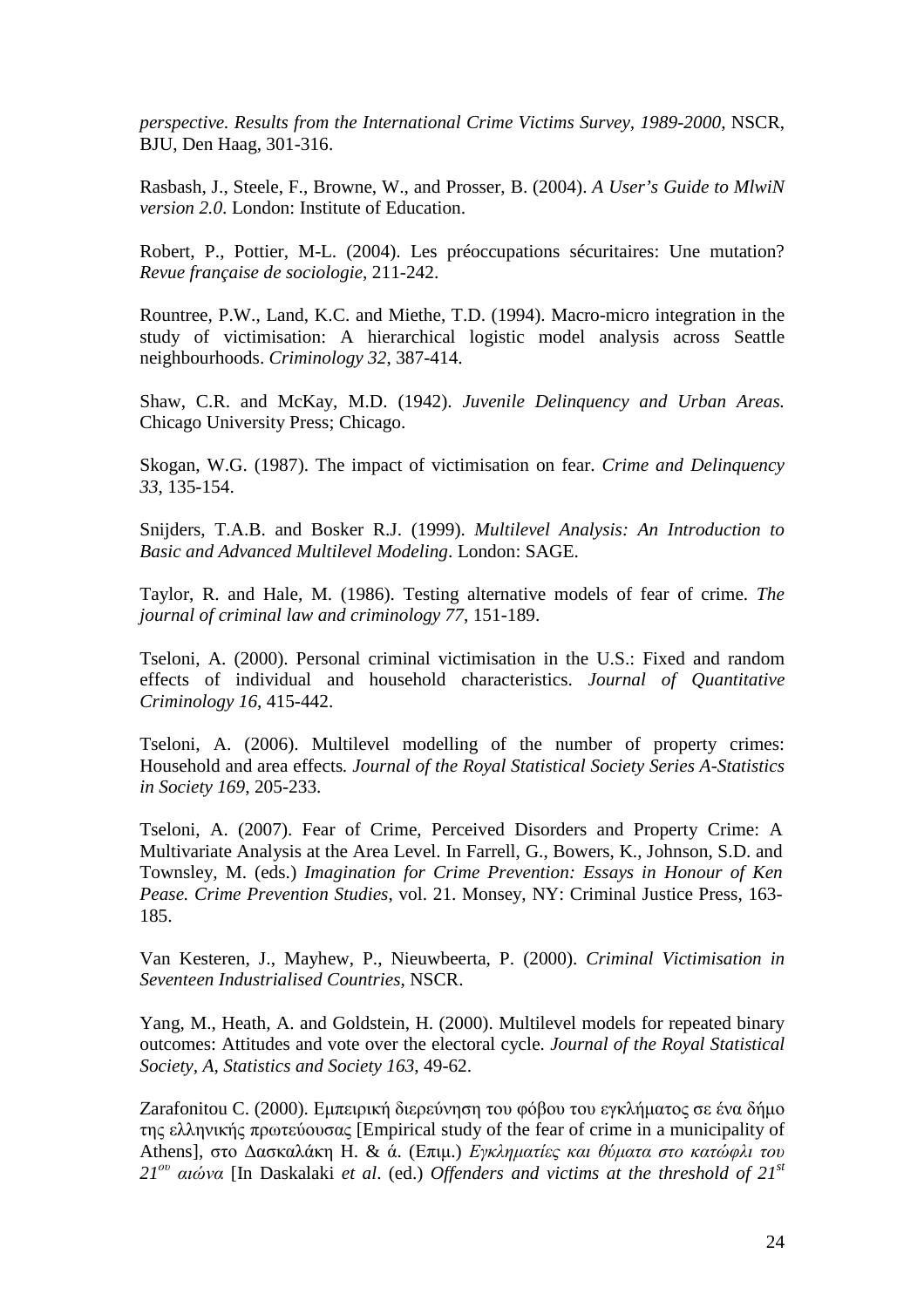*century*], Εθνικό Κέντρο Κοινωνικών Ερευνών [National Centre for Social Research], Athens, 511-519 (in greek).

Ζarafonitou, C. (2002). Ο Φόβος του Εγκλήµατος *[Fear of Crime]*, Μελέτες Ευρωπαϊκής Νοµικής Επιστήµης/European Studies in Law, ∆ιεύθυνση: Π.∆αγτόγλου, Ν.Κουράκης, Μ.Σταθόπουλος. Αθήνα-Κοµοτηνή: Εκδόσεις Αντ. Σάκκουλα. [Athens: Sakkoulas Publishers],

Ζarafonitou C. (2004). Insecurity, fear of crime and attitudes of the inhabitants of Athens to the criminal phenomenon. Unpublished Research Report, *Panteion University*, Athens (in greek).

Zarafonitou, C. and Mantoglou, A. (2000). Η κοινωνική αναπαράσταση του εγκλήµατος και του εγκληµατία [Crime and offender's social depiction] In N. Κουράκης [Ν. Kourakis] (ed.) Αντεγκληµατική Πολιτική ΙΙ, Σειρά Ποινικά [*Anti-Crime Policy II*, Penal Series]. Αθήνα-Κοµοτηνή: Εκδόσεις Αντ. Σάκκουλα. [Athens-Komotini: Sakkoulas Publishers], 77-121 (in greek).

Zvekick, U. (1997). Les attitudes des victimes envers la police et la punitivité: résultats des sondages internationaux de victimisation. *Revue Internationale de Criminologie et de Police Technique 1*, 3-16.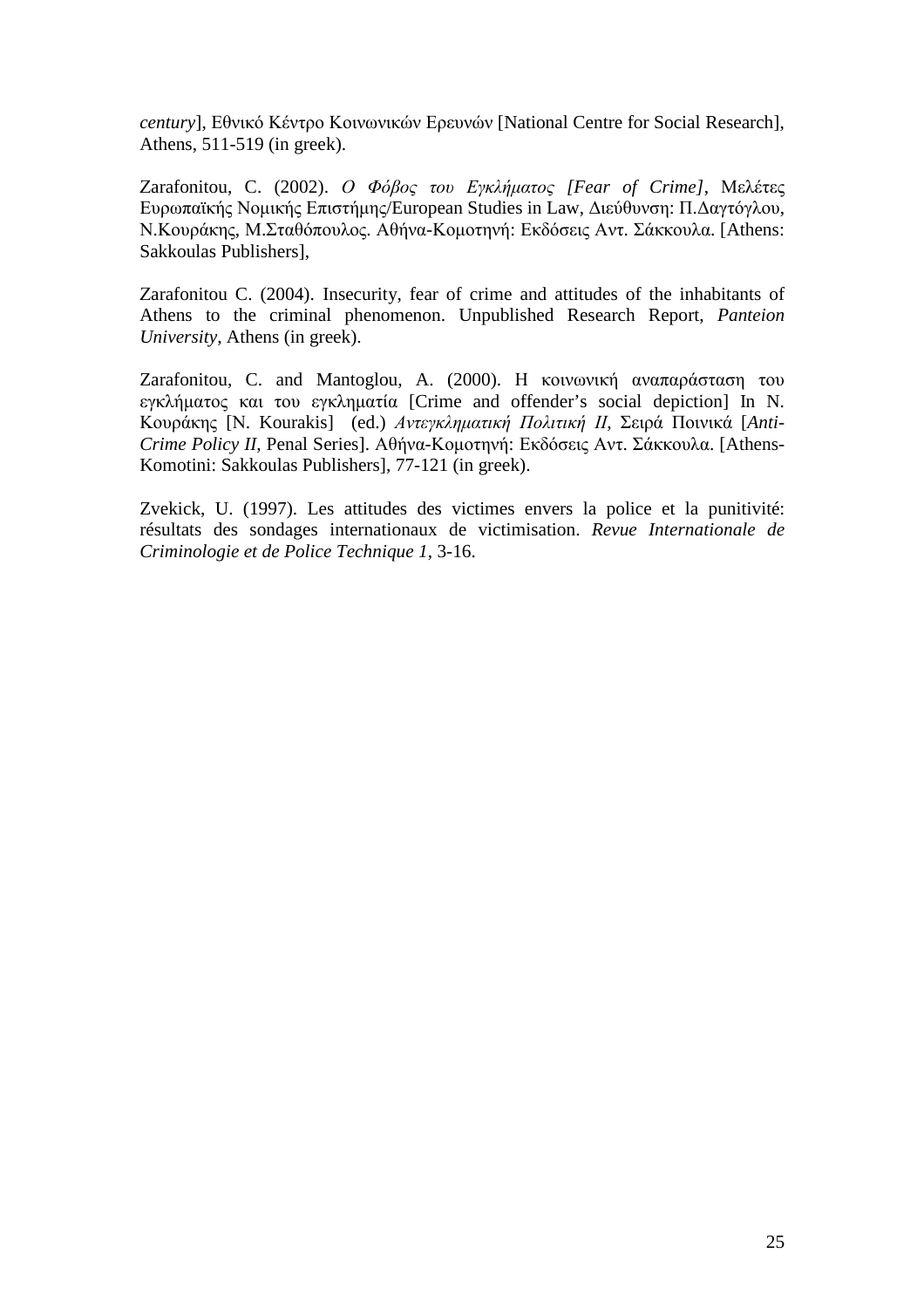|                             | Safe        | Unsafe      | Perceived     | Perceived     | Total |
|-----------------------------|-------------|-------------|---------------|---------------|-------|
|                             | walking $2$ | walking $2$ | low           | high          |       |
|                             |             |             | victimisation | victimisation |       |
|                             |             |             | risk          | risk          |       |
| Safe at home <sup>1</sup>   | 43.6        | 26.2        | 42.9          | 26.9          | 69.8  |
| Unsafe at home <sup>1</sup> | 4.4         | 25.8        | 7.4           | 22.7          | 30.2  |
| Perceived low               |             |             |               |               |       |
| victimisation risk          | 32.9        | 17.4        |               |               | 50.3  |
| Perceived high              |             |             |               |               |       |
| victimisation risk          | 15.1        | 49.7        |               |               | 49.7  |
| Total                       | 48.0        | 52.0        | 50.3          | 49.7          | 100.0 |

Table 1: Association between measures of fear of crime (percentages).

 $<sup>1</sup>$  Alone after dark.</sup>

 $2^2$  Alone after dark in the borough of residence.

|                            | Unsafe at home                              | Unsafe Walking                     | Perceived high     |  |  |  |  |
|----------------------------|---------------------------------------------|------------------------------------|--------------------|--|--|--|--|
|                            |                                             |                                    | victimisation risk |  |  |  |  |
|                            |                                             | Victimisation in the previous year |                    |  |  |  |  |
| Not a victim               | 26.9%                                       | 46.8%                              | 43.9%              |  |  |  |  |
| Victim                     | 42.7%                                       | 71.9%                              | 71.9%              |  |  |  |  |
| Pearson $\chi^2$ (p-value) | 8.4 (0.004)                                 | 17.9(0.000)                        | 22.2(0.000)        |  |  |  |  |
| Odds ratio                 | 1.59                                        | 1.54                               | 1.64               |  |  |  |  |
|                            | Indirect victimisation in the previous year |                                    |                    |  |  |  |  |
| Not knowing anyone         |                                             |                                    |                    |  |  |  |  |
| victimised                 | 24.1%                                       | 43.5%                              | 38.4%              |  |  |  |  |
| Knowing a victim           | 36.3%                                       | 60.5%                              | 60.9%              |  |  |  |  |
| Pearson $\chi^2$ (p-value) | 7.6(0.006)                                  | 12.4(0.000)                        | 21.8(0.000)        |  |  |  |  |
| Odds ratio                 | 1.51                                        | 1.39                               | 1.59               |  |  |  |  |

Table 2: Victimisation and fear of crime measures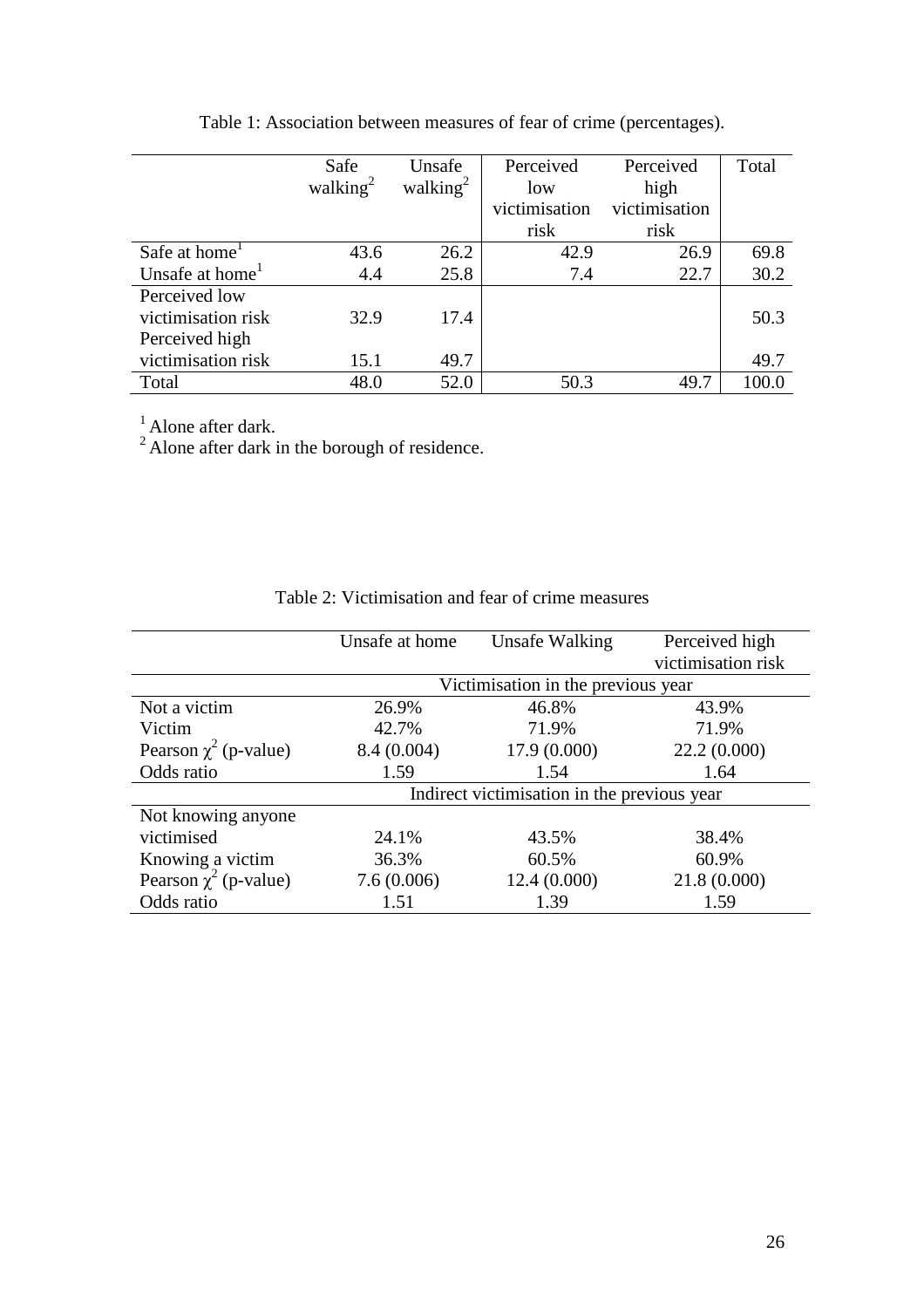| <b>Dependent Variables:</b>                                 | % Frequency |
|-------------------------------------------------------------|-------------|
| <b>Fear of Crime Measures</b>                               |             |
| Unsafe walking alone after dark in the borough of residence | 52.0        |
| Unsafe at home alone after dark                             | 30.2        |
| Perceived high victimisation risk                           | 49.7        |
| <b>Covariates:</b>                                          |             |
| Demographic and Socio-economic characteristics              |             |
| Male                                                        | 51.0        |
| Married                                                     | 52.9        |
| Children                                                    | 49.2        |
| Living alone                                                | 14.4        |
| Age                                                         |             |
| Age 15-24 years old                                         | 19.3        |
| Age 25-34 years old                                         | 27.8        |
| Age 35-44 years old                                         | 22.3        |
| Age 45-54 years old                                         | 14.2        |
| Age 55 years old or older (base)                            | 16.4        |
| In paid work                                                | 69.4        |
| Education                                                   |             |
| None or Primary education (base)                            | 17.2        |
| Secondary education                                         | 51.5        |
| Tertiary education                                          | 31.3        |
| City centre residence                                       | 41.1        |
| Own accommodation                                           | 69.2        |
| Length of residence at the same area                        |             |
| Less than a year                                            | 4.9         |
| One to five years                                           | 22.0        |
| Five years or more (base)                                   | 73.1        |
| Crime experience                                            |             |
| Indirect: Knowing a victim in the previous year             | 49.9        |
| Direct: Victim in the previous year                         | 20.6        |
| <b>Number of valid cases</b>                                | 431         |

# Table 3: Description of variables<sup>a</sup>

 $a<sup>a</sup>$  All variables are binary (0/1) except age, education and length of residence which are nominal. In the later models the attribute indicated as base is omitted and the joint effect of all base characteristics is given by the intercept.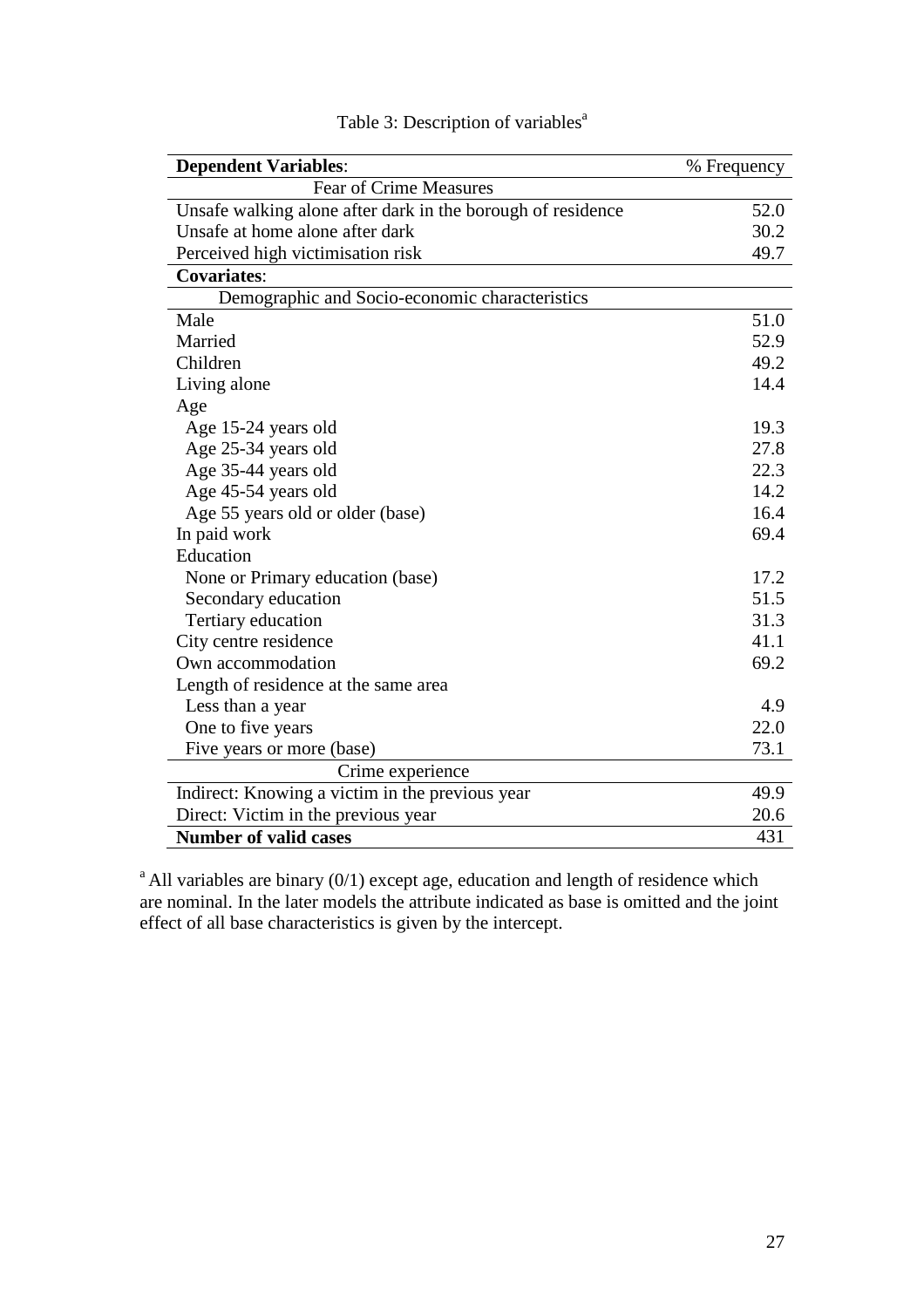|                                                              | Unsafe at home alone after dark |           |                        |                             | Unsafe walking alone after dark |            |                 | Perceived high victimisation |             |            |
|--------------------------------------------------------------|---------------------------------|-----------|------------------------|-----------------------------|---------------------------------|------------|-----------------|------------------------------|-------------|------------|
|                                                              |                                 |           |                        | in the borough of residence |                                 |            | risk            |                              |             | $(d.f.=3)$ |
|                                                              | <b>Baseline</b>                 | Model 1   | Model 2                | <b>Baseline</b>             | Model 1                         | Model 2    | <b>Baseline</b> | Model 1                      | Model 2     |            |
|                                                              | $-0.84$ ***                     | 0.32      | 0.23                   | 0.08                        | $1.44$ <sup>***</sup>           | $1.30***$  | $-0.01$         | $-0.02$                      | $-0.24$     |            |
| Intercept $(\beta_{0i})$                                     |                                 |           |                        |                             |                                 |            |                 |                              |             |            |
|                                                              |                                 |           |                        |                             | $Exp(\beta_{pi})$               |            |                 |                              |             |            |
| Male                                                         |                                 | $0.38***$ | $0.38***$              |                             | $0.17***$                       | $0.17***$  |                 | $0.39***$                    | $0.39***$   | $62.58***$ |
| Children                                                     |                                 | 1.59      | 1.60                   |                             | 1.38                            | 1.42       |                 | 1.46                         | 1.53        | 3.61       |
| Age groups (55 or older)                                     |                                 |           |                        |                             |                                 |            |                 |                              |             |            |
| Age 15-24 years old                                          |                                 | 0.46      | 0.51                   |                             | 0.57                            | 0.65       |                 | 0.70                         | 0.81        | 1.87       |
| Age 25-34 years old                                          |                                 | $0.41**$  | $0.45*$                |                             | $0.35***$                       | $0.39**$   |                 | 0.66                         | 0.78        | 5.36       |
| Age 35-44 years old                                          |                                 | $0.34***$ | $0.37**$               |                             | $0.29***$                       | $0.32***$  |                 | 0.52                         | 0.59        | $9.44**$   |
| Age 45-54 years old                                          |                                 | $0.49*$   | 0.52                   |                             | $0.38**$                        | $0.40**$   |                 | $0.41**$                     | $0.43**$    | $7.32*$    |
| In paid work                                                 |                                 | 0.89      | 0.87                   |                             | 1.55                            | 1.51       |                 | $1.67*$                      | $1.67*$     | $6.40*$    |
| <b>Education (None or Primary)</b>                           |                                 |           |                        |                             |                                 |            |                 |                              |             |            |
| Secondary education                                          |                                 | 0.68      | 0.63                   |                             | 0.71                            | 0.63       |                 | 1.13                         | 1.01        | 2.74       |
| Tertiary education                                           |                                 | $0.49*$   | $0.45*$                |                             | 0.60                            | 0.53       |                 | 0.72                         | 0.64        | 4.83       |
| City centre residence                                        |                                 | 1.19      | 1.21                   |                             | 1.14                            | 1.18       |                 | $1.50*$                      | $1.56^{**}$ | 4.24       |
| Length of residence at the same borough (Five years or more) |                                 |           |                        |                             |                                 |            |                 |                              |             |            |
| Less than a year                                             |                                 | 1.80      | 1.80                   |                             | 1.46                            | 1.45       |                 | 0.78                         | 0.77        | 2.13       |
| One to five years                                            |                                 | 0.60      | 0.60                   |                             | $0.50**$                        | $0.50**$   |                 | $0.48***$                    | $0.48***$   | $10.70**$  |
| Knowing a victim in previous year                            |                                 | $1.58***$ | 1.46                   |                             | $1.98***$                       | $1.79***$  |                 | $2.49***$                    | $2.28***$   | $17.95***$ |
| Wald test $(d.f.=13)$                                        |                                 | 53.56***  | $50.96^{\ast\ast\ast}$ |                             | $74.25***$                      | $70.49***$ |                 | 54.46***                     | 49.11***    |            |
| Victimisation in the previous year                           |                                 |           | $1.69*$                |                             |                                 | $2.66***$  |                 |                              | $2.93***$   | $21.60***$ |
| Wald test $(d.f.=14)$                                        |                                 |           | $55.63***$             |                             |                                 | $78.59***$ |                 |                              | 62.18***    |            |

Table 4: Fixed effects on feeling unsafe walking alone after dark in the borough of residence, feeling unsafe at home alone after dark and worry about criminal victimisation via multivariate multilevel modelling.

 $* 0.10 > p$ -value  $> 0.05$ ;  $* 0.05 > p$ -value  $> 0.01$ ;  $* * 0.01 > p$ -value.<br>
<sup>a</sup> Deviance values refer to the joint effect on all responses of each respective covariate of Model 2.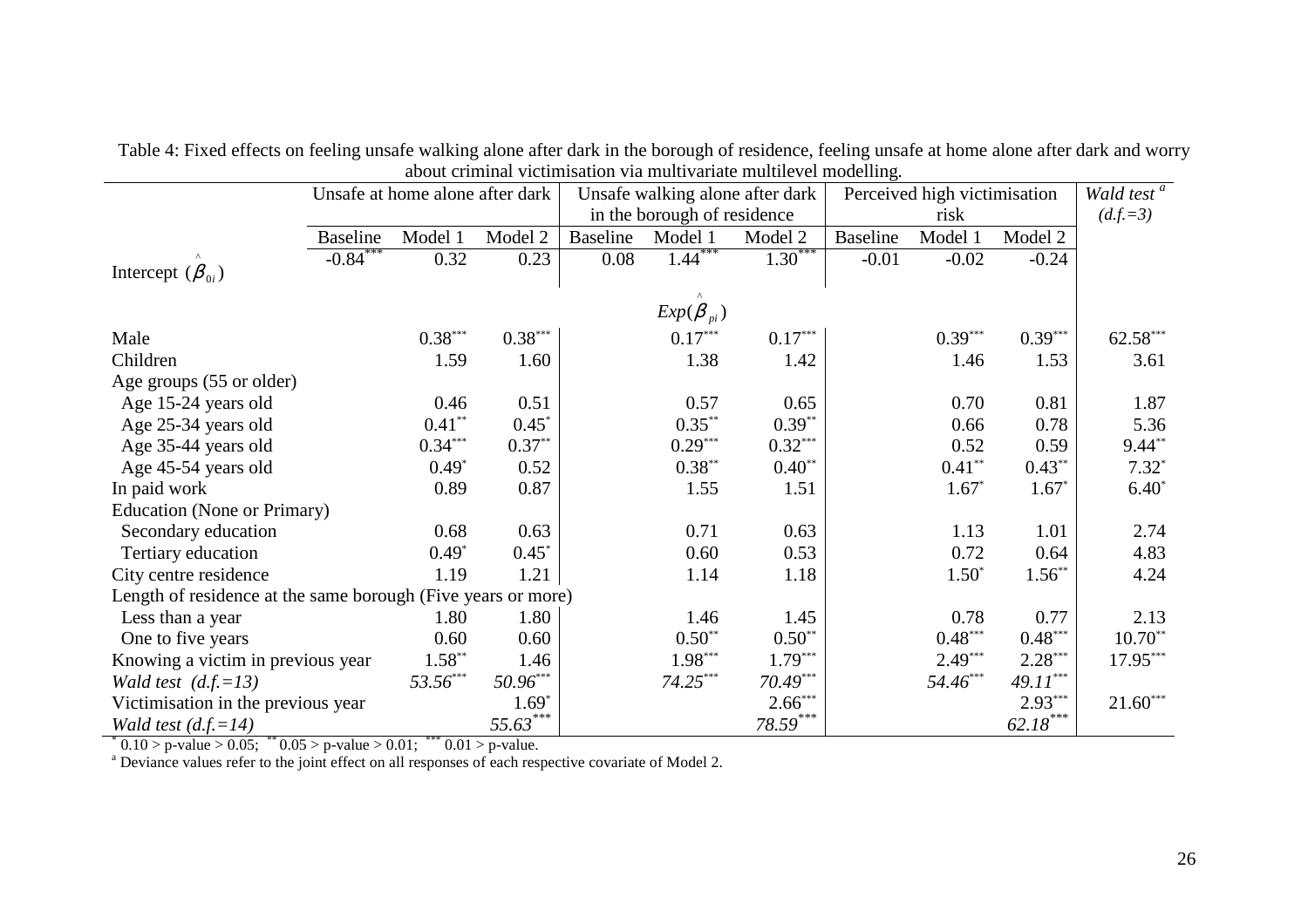Table 5: Residual correlation of feeling unsafe walking alone after dark in the borough of residence, feeling unsafe at home alone after dark and perceived high criminal victimisation risk via multivariate multilevel modelling.

|                                                              |                                       | <b>Baseline</b>                                                                  |                                              |                                                                             | Model 1                                                                    |                                              |                                       | Model 2                                                                    |                                              |
|--------------------------------------------------------------|---------------------------------------|----------------------------------------------------------------------------------|----------------------------------------------|-----------------------------------------------------------------------------|----------------------------------------------------------------------------|----------------------------------------------|---------------------------------------|----------------------------------------------------------------------------|----------------------------------------------|
|                                                              | Unsafe at<br>home alone<br>after dark | Unsafe<br>walking<br>alone<br>after dark<br>in the<br>borough<br>of<br>residence | Perceived<br>high<br>victimisat-<br>ion risk | Unsafe at<br>home alone<br>after dark                                       | Unsafe<br>walking<br>alone after<br>dark in the<br>borough of<br>residence | Perceived<br>high<br>victimisat-<br>ion risk | Unsafe at<br>home alone<br>after dark | Unsafe<br>walking<br>alone after<br>dark in the<br>borough of<br>residence | Perceived<br>high<br>victimisat-<br>ion risk |
|                                                              |                                       |                                                                                  |                                              | Between-Respondents Estimated Correlations $(r_{is})$ i $\neq$ s, i,s=1,2,3 |                                                                            |                                              |                                       |                                                                            |                                              |
| Unsafe at home<br>alone after dark<br>Unsafe walking         |                                       |                                                                                  |                                              |                                                                             |                                                                            |                                              |                                       |                                                                            |                                              |
| alone after dark in<br>the borough of<br>residence           | $0.44***$                             |                                                                                  |                                              | $0.37***$                                                                   |                                                                            |                                              | $0.35***$                             |                                                                            |                                              |
| Perceived high<br>victimisation risk<br>Wald test $(d.f.=3)$ | $0.34***$                             | $0.35***$                                                                        | $218.73***$                                  | $0.27***$                                                                   | $0.25***$                                                                  | $120.35***$                                  | $0.25***$                             | $0.22***$                                                                  | $105.66$ ***                                 |

\*  $0.10 > p$ -value  $> 0.05$ ; \*\*  $0.05 > p$ -value  $> 0.01$ ; \*\*\*  $0.01 > p$ -value.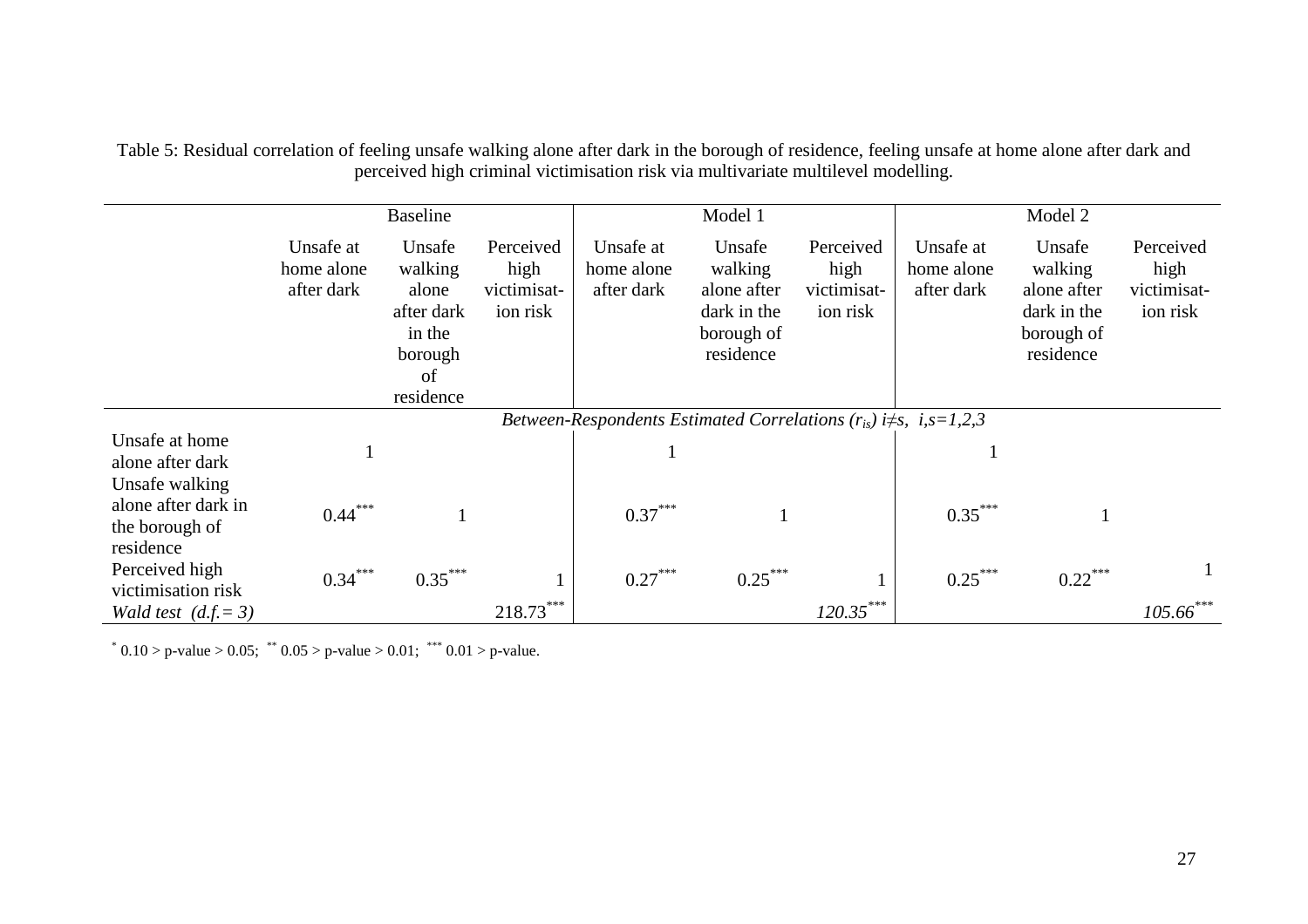Figure 1: Reasons for feeling unsafe walking alone after dark in their own municipality

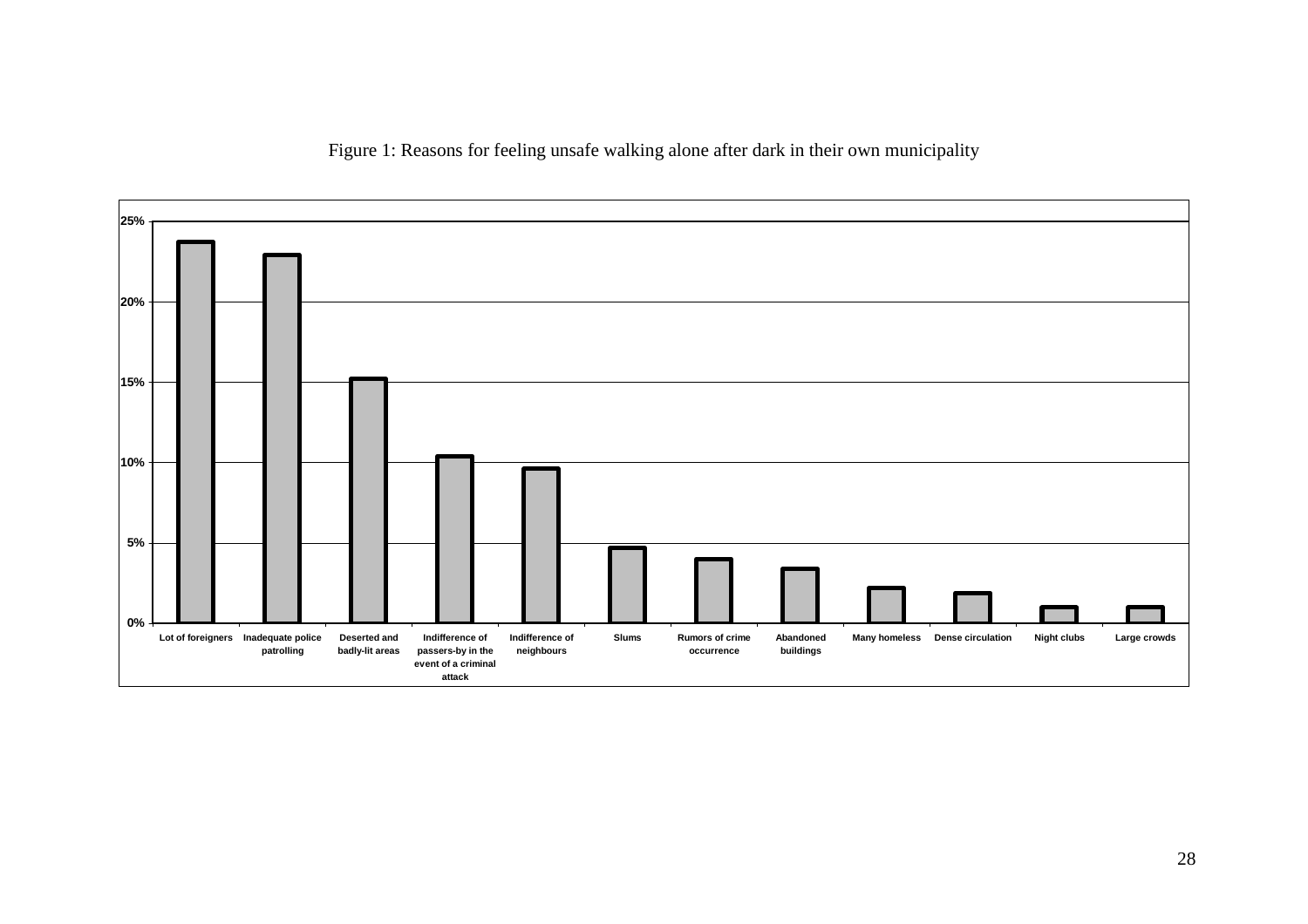#### **Appendix A**:

The multivariate multilevel Logit model of competing fear of crime measures.

Let  $Y_{ij}$ ,  $i = 1,2,3$ , indicate the three response variables of interest;  $Y_{1j} = 1$ denotes feeling unsafe at home alone after dark,  $Y_{2j} = 1$  feeling unsafe walking alone after dark in one's borough, and  $Y_{3i} = 1$  perceiving high victimisation risk in the near future. Index  $j = 1, 2, ..., N$  denotes  $j-th$  respondent and N is the total number of respondents in the sample. Under this notation,  $Y_{ij}$  is the observed value of the *i-th* response variable by respondent *j*. Each observed response (with values 0 or 1) follows the Binomial distribution (Yang *et al.* 2000), i.e.,  $Y_{ij} \sim Bin(1, \pi_{ij})$ , where  $\pi_{ij}$ is the probability that individual *j* has a positive (i.e., value 1) crime response *i*. Let  $x_{pi}$ ,  $p = 1, 2, \dots, P$  denote each of the *P* covariates included in the analysis, as measured for respondent *j*.  $\beta_{0i}$  is the non-random intercept of the regression equation for the *ith* response variable and  $\beta_{pi}$ ,  $p = 1, 2, ..., P$ , denotes slope coefficients. The data here have a 2-level hierarchical structure, i.e. one for the response variable (*i*) and a second for respondent (*j*). The lowest level for the response variable (*i*) simply defines the multivariate structure and offers no random variation to the regression model. We introduce random variation for the intercept between respondents (*j*) via

$$
\beta_{ij} = \beta_{0i} + u_{ij} \,. \tag{1}
$$

Here  $u_{ij}$  is an inter-respondent random effect capturing level-2 (co-)variation. The diagonal terms of the covariance structure at the second level for respondent (*j*) are constrained to follow the binomial variance  $\pi_{ii} (1 - \pi_{ii})$  and only the off-diagonal

terms are estimated. If we let  $z_{sii} = \begin{cases} 3, & i = 1,2,3 \\ 1, & i = 1,2,3 \end{cases}$  ,1 ,0 =  $\overline{\mathfrak{l}}$ ∤  $\sqrt{ }$ = ≠  $=\left\{\begin{matrix} 0, & 0 \end{matrix}\right\}$ , s, i  $s = i$  $s \neq i$  $z_{sij} = \begin{cases} 0, & i \neq j, \\ 1, & j \neq k \end{cases}$ , s,  $i = 1, 2, 3$ , denote a dummy variable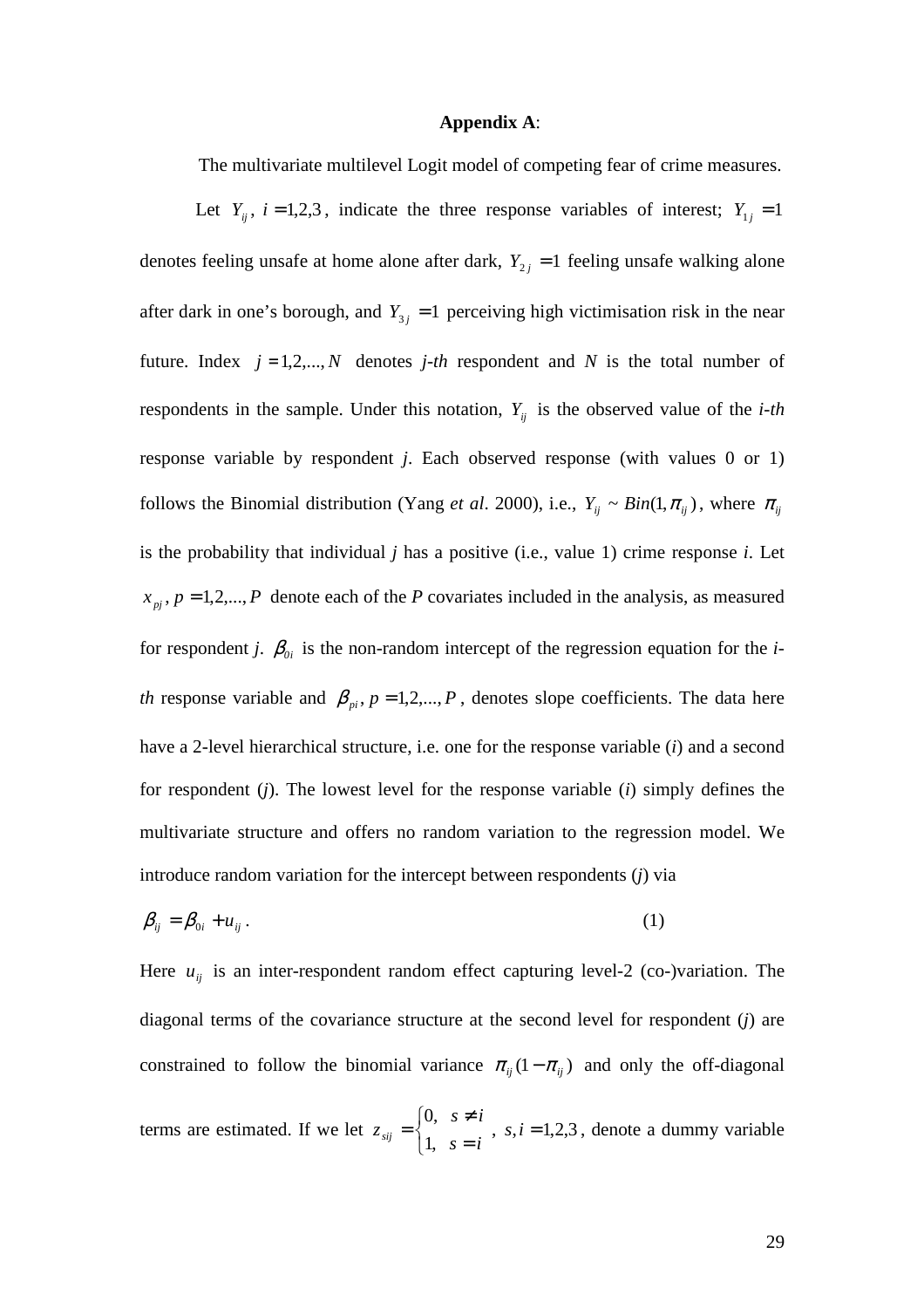assuming the value 1 when  $s = i$  and 0 otherwise, then the MVML logit model (Goldstein 1995; Yang *et al*. 2000) is written as

$$
\log it(\pi_{ij}) = \sum_{s=1}^{3} z_{sij} \left( \beta_{0s} + \sum_{p=1}^{P} \beta_{ps} x_{pj} + u_{sj} \right)
$$
 (2)

Effectively, *zsij* values are such that only relevant terms are retained in any of the models. As mentioned above,  $\sigma_{u_i}^2$ , i.e., the between respondents unexplained variance of the *i-th* response variable, is constrained to follow the binomial variance.  $cov(u_{s_j}, u_{ij}) = \sigma_{u_{si}}, \quad s \neq i$ , is the between respondents unexplained covariance between the *s-th* and *i-th* responses. The results section presents the estimated correlation rather than variance-covariance matrix of random parameters. Therefore the diagonal terms (in place of respective variances) of Table 5 are 1's and the offdiagonal terms give (residual) correlation coefficients,  $\rho_{is}$ ,  $s \neq i$ , (rather than covariances) between the *s-th* and *i-th* responses.

The advantages of the MVML of correlated responses are manifold. It produces more efficient estimates than single equation estimation and more powerful statistical tests of the estimated (fixed and random) parameters (Maas and Snijders 2003; Snijders and Bosker 1999). It allows for comparisons and joint significance tests of the fixed effects of the same explanatory on more than one response variables (Snijders and Bosker 1999: 200-201), here two or more fear of crime indicators. Additional merits of the method which are irrelevant here include "allow"ing "incomplete data without any problems" (Maas and Snijders 2003: 87) or additional computational cost on the assumption that "missing-ness" is random (Goldstein 1995) and predicting possible displacement or diffusion effects of each covariate on correlated responses in case of contrasting effects (Tseloni 2007).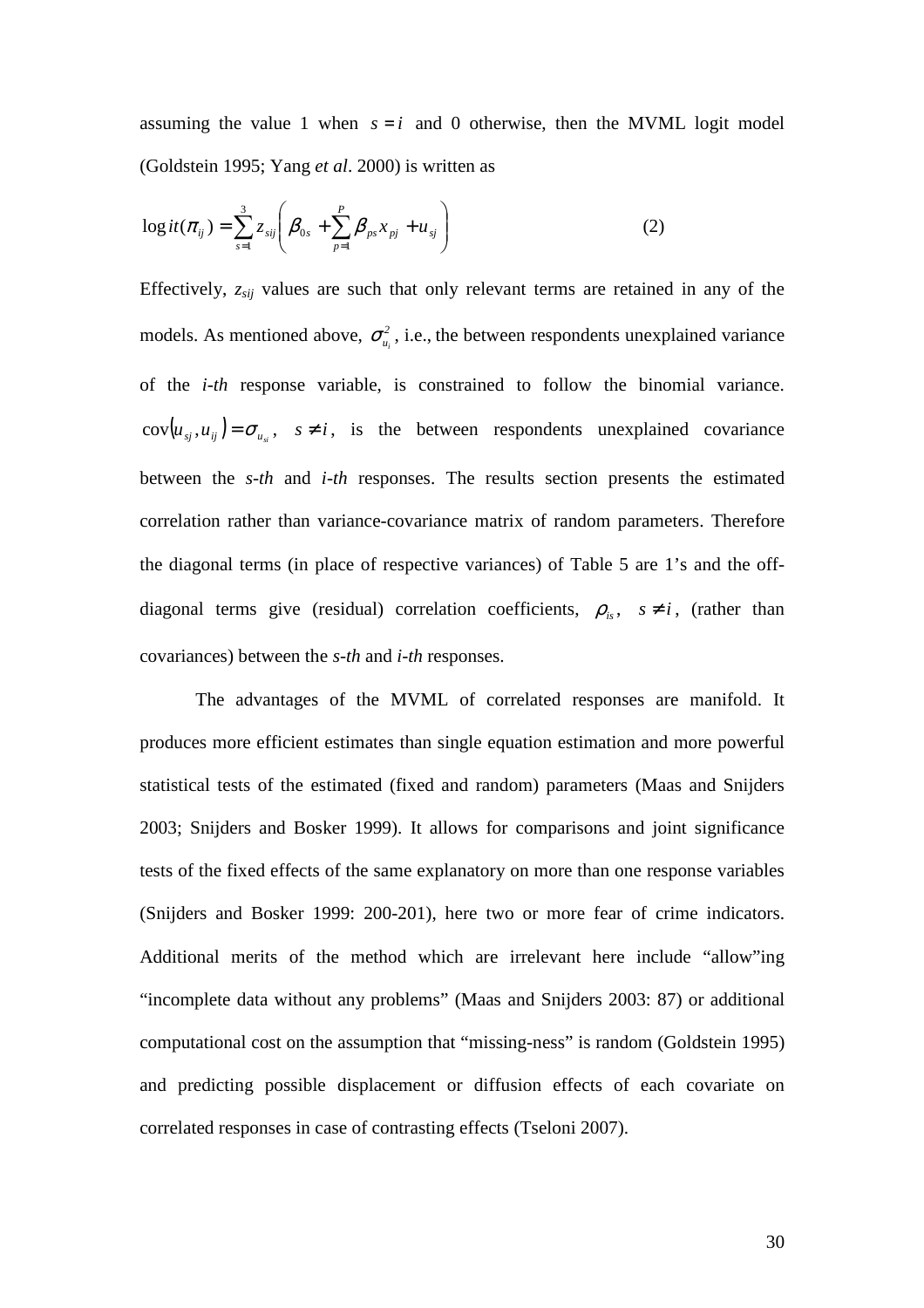# **Appendix B** Table:

Effects of individual characteristics on victimisation risk<sup>a</sup> during the previous year via logit modelling

|                                                                                                | ***          |
|------------------------------------------------------------------------------------------------|--------------|
| Intercept $(b_0)$                                                                              | $-1.99$      |
|                                                                                                | Exp(b)       |
| Age groups (55 years old or older)                                                             |              |
| Age 15-24 years old                                                                            | $0.36***$    |
| Age 25-34 years old                                                                            | $0.35***$    |
| Age 35-44 years old                                                                            | $0.39^{**}$  |
| Age 45-54 years old                                                                            | 0.54         |
| Education (None or Primary education)                                                          |              |
| Secondary education                                                                            | $2.16^*$     |
| Tertiary education                                                                             | $2.30^*$     |
| Own accommodation                                                                              | 1.48         |
| Knowing a victim in previous year                                                              | 2.24         |
| Total Deviance $(d.f.=8)$                                                                      | ***<br>21.31 |
| *** $\overline{0.01}$ > p-value.<br>$^*$ 0.10 > p-value > 0.05; $^{**}$ 0.05 > p-value > 0.01; |              |

<sup>a</sup>The vast majority refers to crimes against property.